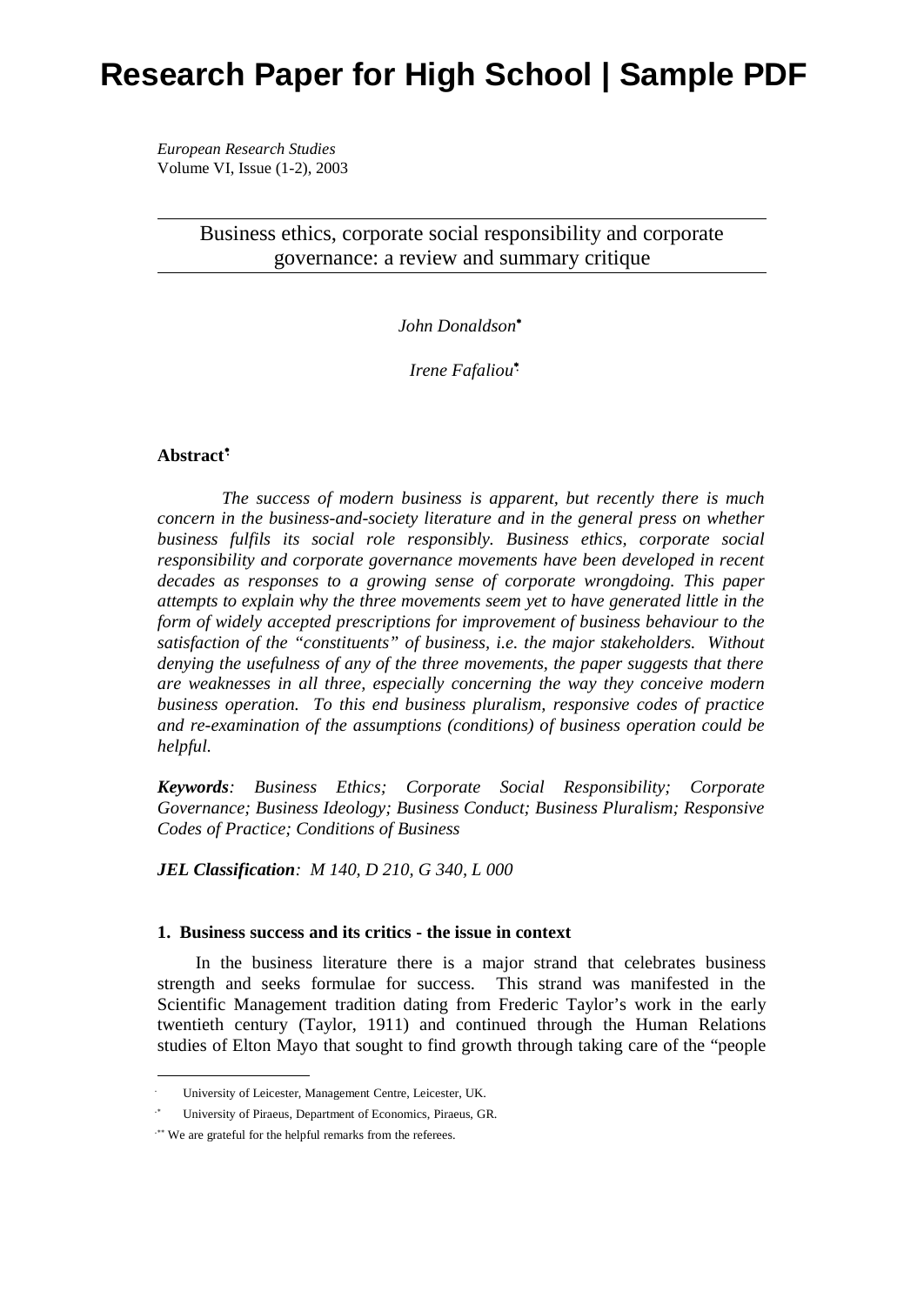dimension" (Roethlisberger and Dickson, 1939). The tradition was further developed following the publication by Peters and Waterman (1982) of their book *In Search of Excellence*, and by Goldsmith and Clutterbuck (1985) in *The Winning Streak* and by the movement for business process re-engineering (Hammer & Champny, 2001)

 In contrast, a parallel discussion has always existed concerning the growth in (compulsory or voluntary) systems and organisations established for regulating international and national business, and indeed, for protecting consumers from some of the effects of the less admirable business behaviour. In the United States, antimonopoly legislation has existed, for example in the Anti-Trust laws from the 1880s. Consumer lobbies have successfully campaigned over the safety of motorcars and many other issues.

However, business activity has also raised a wide range of critical views expressed largely in the communications media. The presence of critiques of business activity is not a new phenomenon. In particular, business activity by large enterprises has always faced criticism. Some of the critics have been internal<sup>1</sup>, but other criticism is extended to the way large businesses behave towards small businesses and dominate consumers, suppliers and the labour market, for example<sup>2</sup>. Some of these issues have given rise to legislation and to regulatory agencies, designed to remedy particular problems or excesses that have been identified. The publication of the International Labour Organisation's Labour Standards in the 1920s resulted from reports of abuses as well as from the economic disruptions following the First World War. These standards have often been reported as being systematically and chronically evaded in many areas.

Following these criticisms, three movements have emerged in America and Europe in recent decades, which appear to offer ways of alleviating corporate abuse. They have much in common, despite their different origins and different emphases. They are: *business ethics, corporate social responsibility* and c*orporate governance*.

The purposes of the present paper are:

1) to review these three movements in the light of the literature that serves them, and in the light of the problems they seek to address;

2) to identify their similarities and differences;

3) to provide a summary critique based on the notion of business as an ideology that could benefit from the introduction of a more pluralistic conception of the role of business and management;

<sup>&</sup>lt;sup>1</sup> In the early twentieth century, Frederick Taylor's *Scientific Management* was a criticism of the management practices of the day as inefficient. Human relations' theorists such as Herzberg and MacGregor, staple contents management education, criticised business and management as unable, for behavioural reasons, to provide "productivity release". Modern advisers urge business to strive for "competitive advantage" and "excellence" (See for example Peters & Waterman Jr., 1982).

<sup>&</sup>lt;sup>2</sup> For an updated discussion of gains and losses of the modern business system, see Davis & Donaldson (1998), Chapter 5, and Naomi Klein (2000).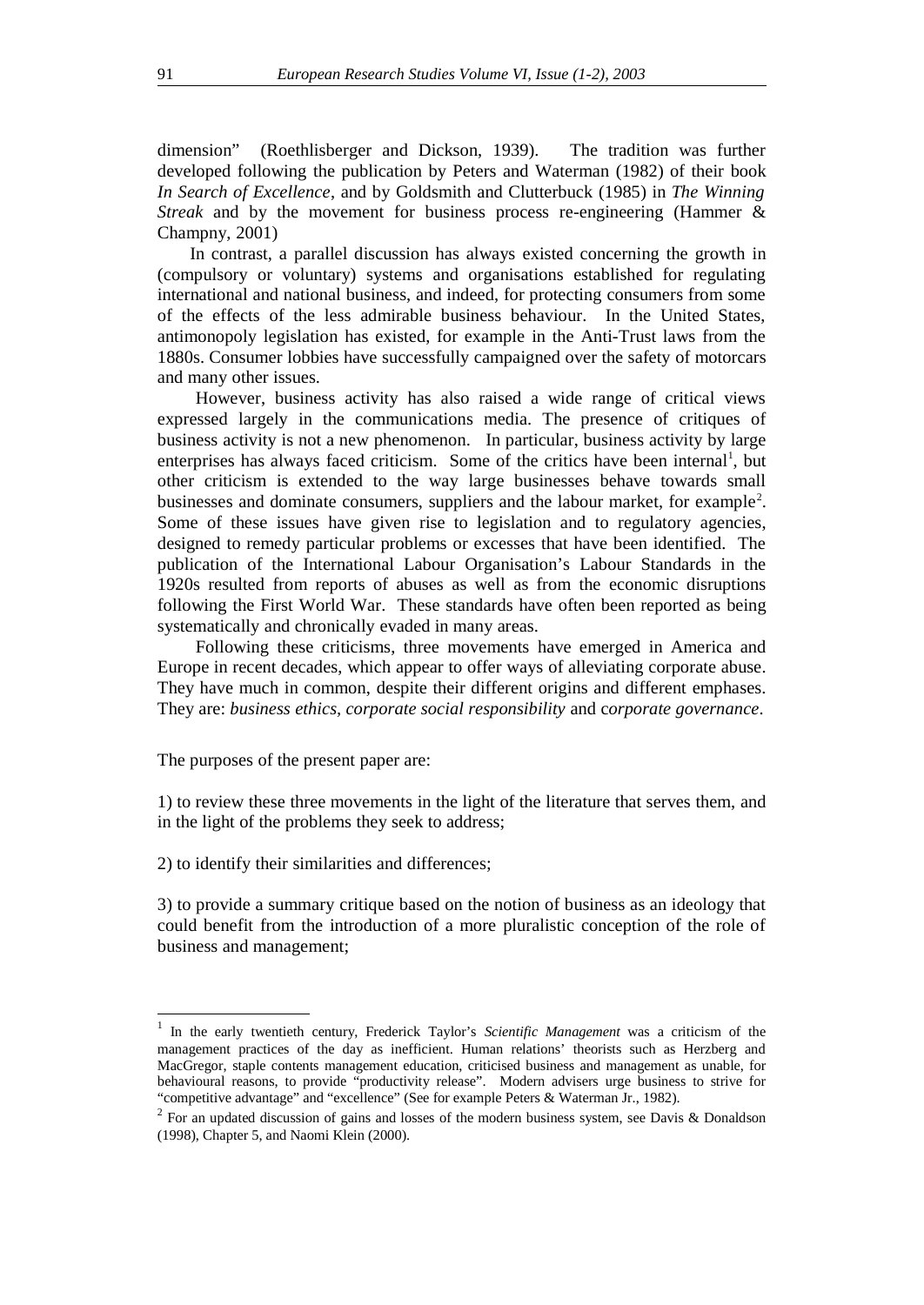4) to explain why the three movements seem yet to have generated little in the form of widely accepted prescriptions for improvement of business behaviour to the satisfaction of the "constituents" of business, i.e. the major stakeholders.

## **2. The rise of business ethics, corporate social responsibility & corporate governance**

As mentioned in the outset of this paper, recently, i.e. in the last twenty years or so, attention has been drawn to the idea that businesses also have obligations to the wider communities. This has been manifested in the (now well-organised and articulated) *business ethics* movement, in the *corporate social responsibility* movement, and in the *corporate governance* movement. Within their contexts, concepts such as *stakeholders* and c*odes of practice* have been, and are being developed. These three movements can now be examined in the light of the literature that serves them, and in the light of the problems they seek to address in order to identify their similarities and differences.

## **2.1. Business ethics**

Business ethics as a self-conscious (voluntary) way of looking at business has shown a major growth since the 1980s. In particular, in the USA in the 1970s, concerns were being voiced in relation to several developments:

- rising costs of litigation involving architects, accountants and lawyers<sup>3</sup>
- positive discrimination
- product safety (e.g. Ralph Nader's campaign on car safety)
- the "Watergate" scandal
- public sector strikes
- environmental issues (e.g. Environmental Protection Policy Act, 1969)
- "Whistleblower" issues<sup>4</sup>

<sup>&</sup>lt;sup>3</sup> See for example the General Dynamics' case, which in the mid-80s created the first corporate ethics office in order to anticipate government investigations for pricing scams. Although till the late 1980s such initiatives were restricted in the defence industry which at that time faced high legal penalties, in 1991 the fact that federal judges in the USA were empowered to increase fines in cases involving companies that had loose or no rules in place to promote ethical behaviour, created similar incentives for all industries.

<sup>&</sup>lt;sup>4</sup> This is an alternative (albeit controversial) way to encourage business that conforms to legal and ethical codes and expectations. Whistle blowers as employees who are unable to resolve a problem with his/her employer can report it as an unethical behaviour on the part of the employer. It is worth noting that in USA, laws usually do not allow employers to discriminate against or discipline whistleblowers. A wellknown case brought about by whistleblowers is that of "Mitsubishi Motor Manufacturing of America Inc.", which was enforced by law to pay \$34 million in sexual -harassment settlement (see Miller, 1998, June 12, *The Wall Street Journal*, p. B4). In Britain, the Public Interest Disclosure Act (1998) provides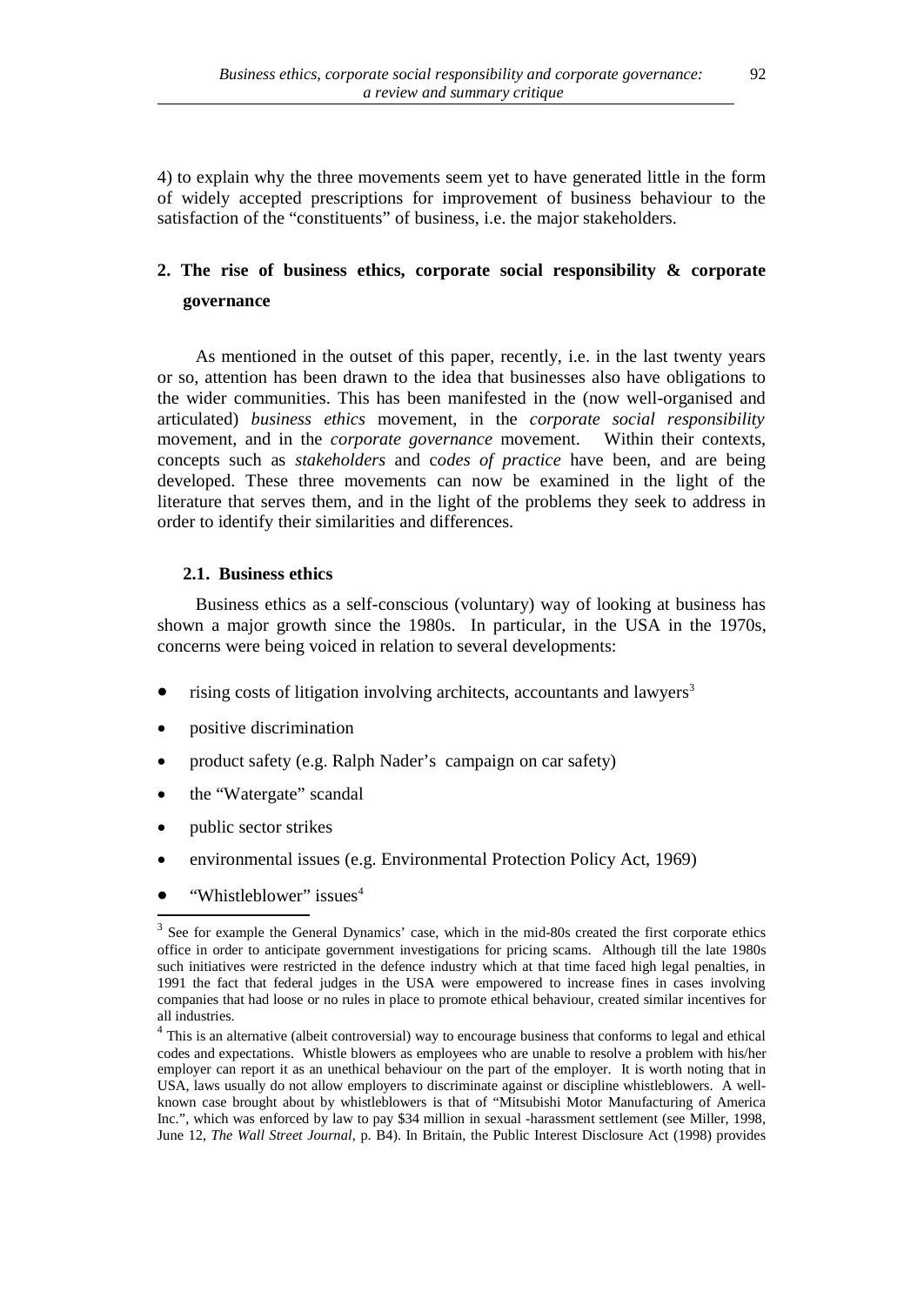- corporate bribery of foreign officials<sup>5</sup>
- transport disasters (e.g. Challenger spacecraft explosion in 1986)
- plant explosions (e.g. at Bhopal, India,  $1984^{\circ}$ ; Seveso, Italy,  $1976$ )

One of the consequences of such events as these - usually unintended developments for businesses<sup>7</sup> was a demand for the establishment of formal codes of business practice. The Growth of corporate codes of ethics and of corporate ethics officers<sup>8</sup> was thus boosted partially by the fact that a corporation fined several million dollars could expect up to a 95% discount if had such a code and procedure in place (Hagar, 1991, Vogel, 1992). Today around 90 percent of Fortune 500 firms have a corporate code of practice and many companies provide to their employees guidelines for ethical decision making through corporate Web sites<sup>9</sup>.

However, Business Ethics was late in catching on in Europe. Now, although there is great disparity between the North and the South, many European business schools<sup>10</sup> and most American, run business ethics programmes. Recently, a regular feature in the London Times was an assessment of profiled companies' "ethical expression", on a scale of 1 to 10. It is worth noting that there has been a European Business Ethics Network since 1987, and ethics conferences attended by representatives of "the great and the good".

Some companies (e.g. "The UK Co-operative Bank", "Beauty Without Cruelty", "The Body Shop") have made their ethical stance a major marketing tool. Some examples, presumably successfully used marketing tools,  $are^{11}$ :

some limited support for whistleblowers. A distinction is sometimes made between *internal whistle blowers* (held to be potentially beneficial for an organisation) and *external whistleblowers* (potentially harmful to the organisation). On this, see Dunfee (1990).

<sup>&</sup>lt;sup>5</sup> In particular, in the USA companies have been bound by the Foreign Corrupt Practices Act since 1977. Now all OECD countries have joint an agreement to end bribery and corruption. A Transparency International Corruption (including bribery) Perceptions Index (CPI) has recently been established. CPI presents a list of "the ten least and the ten most corrupt countries". An index score of 10.0 means a totally free from corruption country whereas 0.0 means a fully corrupted country. In 2000 ninety countries were studied and the USA had a CPI of 7.8 and ranked 14<sup>th</sup> among the 90 countries studied. For more detail, see www.transparency.de/documents/cpi/2000/cpi2000.html.

<sup>&</sup>lt;sup>6</sup> In 1984 an explosion at a Union Carbide plant in India killed at least 8,000 people.

 $<sup>7</sup>$  The literature provides a wide array of case studies whereby business operations led to a number of</sup> sanctions to businesses, i.e. monetary, criminal or other form of sanctions. See, for example, Jennings (1996) for an extensive elaboration of sanctions imposed by Indian courts to the Union Carbide operating in Bhopal.

 $8$  Although a decade ago or so corporate ethics officers were barely existed - in 1992 the Ethics Officer Association had twelve members – now they have become indispensable parts especially of large bureaucratic organizations. The Ethics Officer Association now has 650 members (*The Economist 22-28 April 2000)*.

<sup>9</sup> See for example the case of the Canadian telecom company "Nortel" in the Web site: www.nortel.com/cool/ethics/decision7.html.

<sup>&</sup>lt;sup>10</sup> For a database of Universities and Business Schools offering programmes that integrate into their traditional business curricula ethics content, see www.csreurope.org and www.copenhagencentre.org.

 $11$  The examples have been taken from a selection of perspectives from a 1995 Conference in London: The Ethical Customer.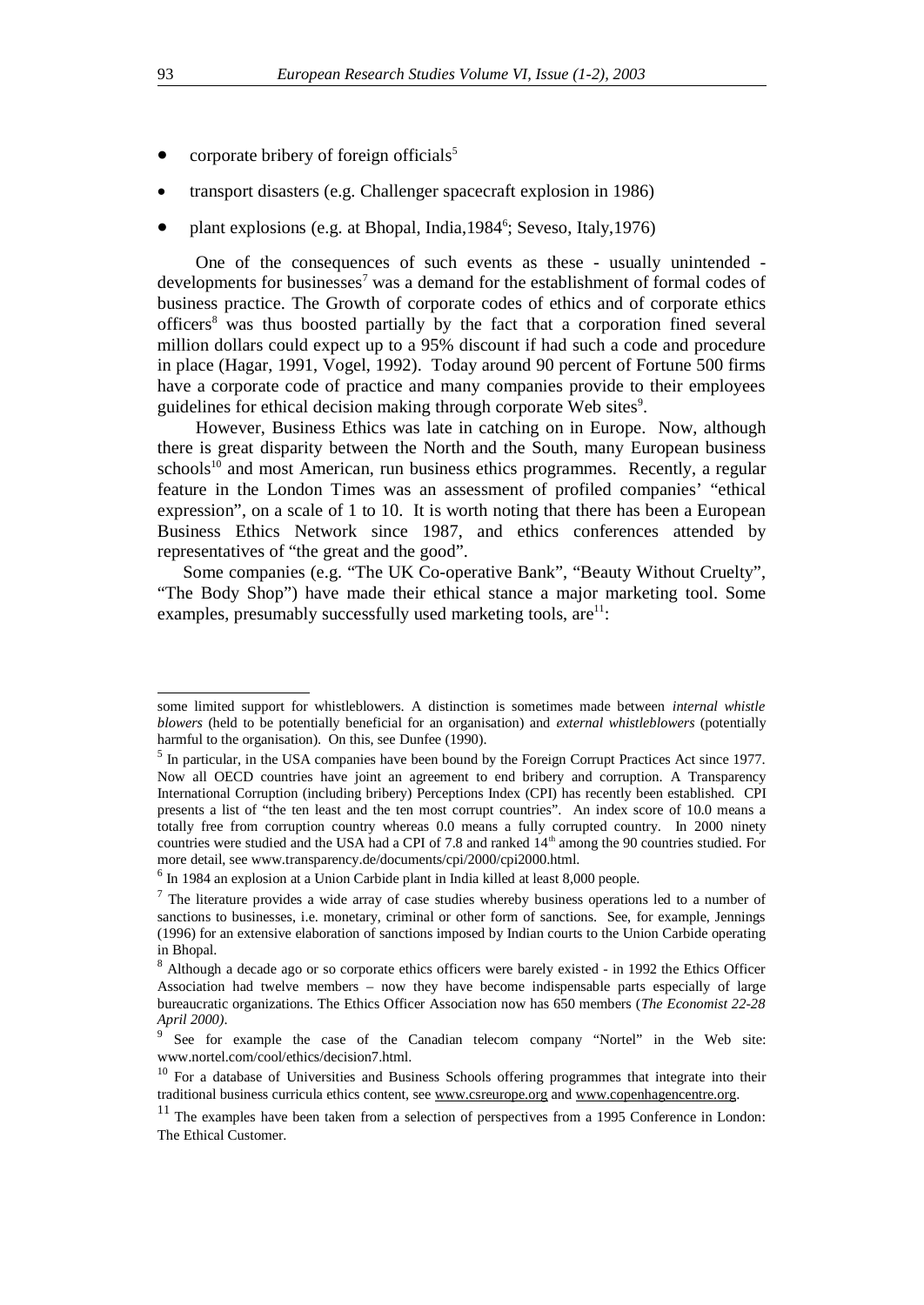- "Boots Healthcare International", which emphasises "safeguarding the ethical integrity of the organisation by developing a workforce that shares corporate values". According to the Boots' campaign "ethics" should be taken into consideration in every decision.
- "The Body Shop's" focus on "deciding how you are going to measure your ethical performance", figures highly its intentions.
- "The Co-operative Wholesale Society" actively seeks to identify its customers' concerns and the retail chain.
- "Out of This World" seeks to balance "ethical considerations with best value".

2.1.1. The nature of business ethics

There is no consensus as to the nature of business ethics. In fact the businessand-society literature shows a great disparity of opinions $12$ . The opponents of business ethics assume that they have sufficient grounds for rejecting it. Some typical views are:

- "Ethics and business don't mix - business is a technical, not an ethical matter"<sup>13</sup>

- "It is naive to think that business will let ethics get in the way of making profits"<sup>14</sup>

- "There are no ethical companies, because they all break the ethical rules from time to time"<sup>15</sup>.

It is useful at this stage to note that business is driven by values. Not all values are *ethical* in the sense of expressing duties, such as fairness, or honesty, or obligations to honour promises or contracts. Some values are *technical*, expressing skilled operation of business. Others are *prudential*, expressing a need to avoid unwanted repercussions or legal sanctions. Some advocates of business ethics as a discipline can be thought of as advocating "better" ways of encouraging or enforcing conventional standards. They may even propose new values or practices. These advocates are able, logically, to evaluate business operations in these terms. The standards themselves are capable of analysis in terms of the ethical principles of fairness, honesty, or promise keeping (for example). The standards and their application are capable of analysis in terms of consistency, clarity and much else. To do so is to do business ethics. Thus, everything business does is ethically relevant. Business can no more escape having an ethics than it can avoid having a structure or reputation.

 $12$  See for example Wood & Jones (1994).

<sup>&</sup>lt;sup>13</sup> See for example Ullman (1985).

<sup>14</sup> See for example Milton Friedman (1962), who in his pioneering work *Capitalism and Freedom* (p.133) expresses a narrower (and sceptical) view of business ethics.

<sup>&</sup>lt;sup>15</sup> See for example De George (1986), p. 3ff for a characterisation and rebuttal of this view.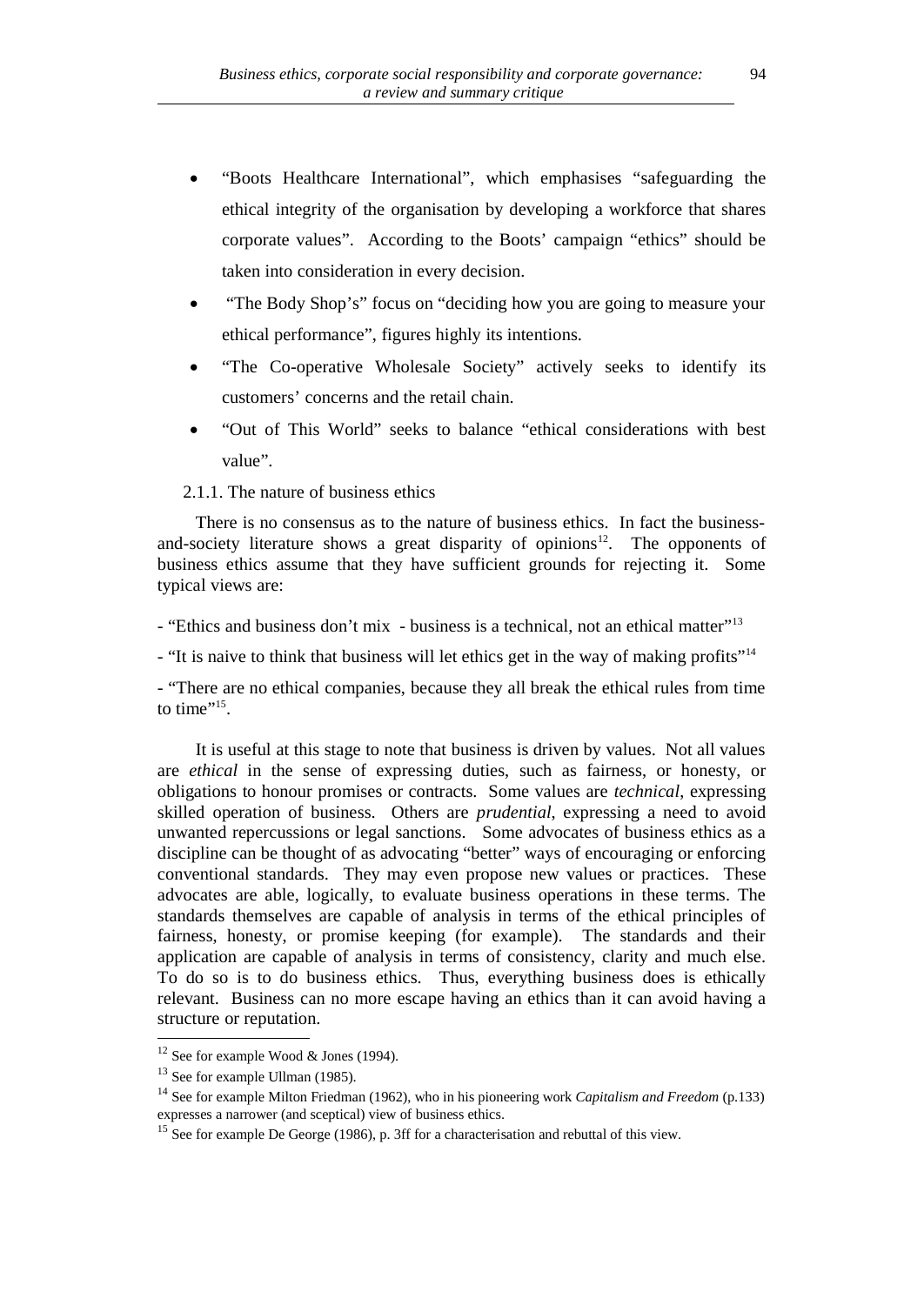It may be added further that  $16$ :

- "the case against monopoly is always an ethical case ('it distorts the market', and is an unfair practice in restraint of trade)". "Top business executives usually claim that 'integrity' (an ethical concept) is essential for business success" (and 'success' is a value concept, as is 'consumer sovereignty').

- "politicians enact laws governing business on the basis of their policies, which have a strong ethical ideology, so business responses must address the same language of good and proper practice".

- "That a company breaks the law, as many do, does not make it illegal. Similarly, a company that breaks an ethical rule does not make it wholly ethics-free or make ethics irrelevant".

Even criminal gangs have ethical codes. Conflicting ethical codes can co-exist in the same community, but some dominate others (Donaldson, 2001).

## 2.1.2. The Business Ethics Debate

Systematic handling of values of various kinds, attitudes to business ethics, ethics and morals and their differences are all issues raised within the context of the debate of business ethics.

 The authors of this paper suggest that business ethics has two distinct meanings or interpretations which can be termed "*Ethics 1"* and *"Ethics 2*". These are not often explicit and perhaps not always recognised. "*Ethics 1*" concerns conventional ethics. A core question related to this is whether firms or individuals act according to the values that are dominant in the culture in which they live. If not, how can they be persuaded or forced to do so?

*"Ethics 2*" relates to "evaluative ethics". The following questions arise at this point: Are the dominant values defensible? On what grounds? In what ways could or should they be evolved? How, if at all, should they be enforced?

#### *Further issues:*

Some of the issues related to business ethics, law and regulation can be summarized within three different approaches<sup>17</sup>, namely *relativism, subjectivism and objectivism*:

*Relativism* is the idea that ethics depend upon the time and place. The main perspective within the context of relativism is that what is obligatory in one country or time can be seen as immoral in another (e.g. bribery, free markets, monopoly, slavery; hire-and-fire working relationships).

*Subjectivism* is concerned with the idea that values are a matter of individual taste and preferences.

In *Objectivism* the predominant idea is that there are at least some values that are not dependent upon time and place or individual whims. These values include keeping promises, telling the truth, doing good and not harm, treating people as you would want them to treat you, just to mention a few.

The issues raised in the above-mentioned approaches have been the subjects of long-running debates for millennia. According to the authors of this paper, there is

<sup>16</sup> See Donaldson (2001), p. 629.

<sup>17</sup> De George (1986), Chapter 2; Donaldson (1989), p. xv, Chapter 4.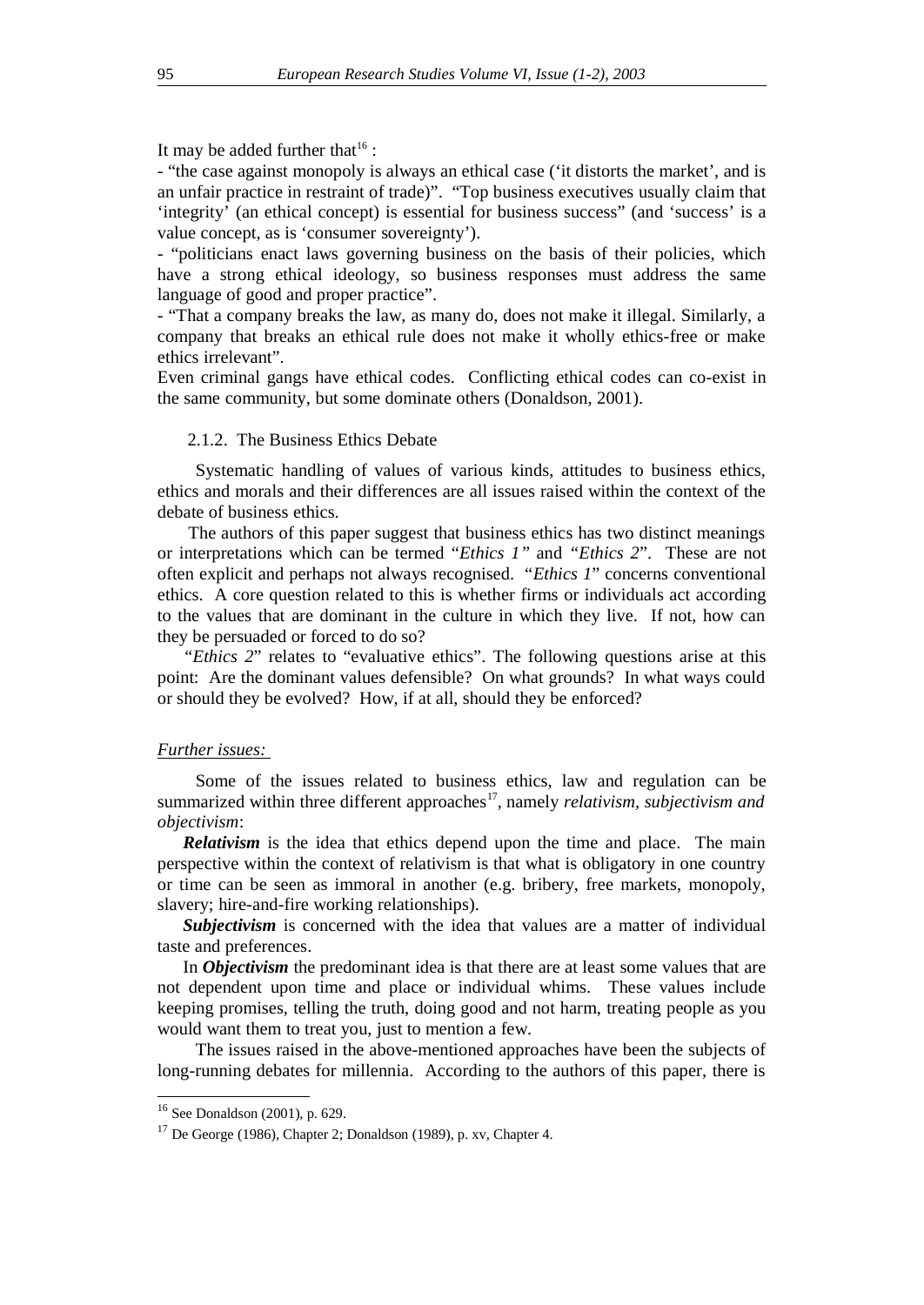some truth in all the above, but they do not provide the whole truth. For example the fact (if it is a fact) that there may be groups of people somewhere in the world who think that lying is essential to prosperity is only a fact. However, this factfinding does not prove they are right $18$ .

As against that, the observations still apply that *universal assent proves nothing true* (John Locke, 1689)<sup>19</sup> and furthermore that *values cannot logically be* derived from facts. (David Hume, 1739)<sup>20</sup>.

Many of the issues listed above as ethical are covered by various laws, such as those relating to environmental protection, discrimination at work, safety, bribery or monopoly. So, Why is ethics needed as well? The answer may be that laws are derived from values such as those of governments in office, and, often, from the values of the various pressure and interest groups that governments consult (OECD, 2001/1).

A second reason may be that the law covers only some of the rule-making processes in business. Businesses have their own codes of practice, whether written down or not. Business federations and trade associations also increasingly have their codes. Some do so as a result of pressures from consumers, or to avoid legislation or the imposition of a regulatory authority<sup>21</sup>.

A third reason may be that it would be too expensive to attempt to cover all aspects of behaviour by laws, and to police them $^{22}$ .

The plurality of regulatory agencies, which exist, gives an idea of how states and institutions try to refine notions of business misconduct. Regulatory agencies serve as intermediate institutions between businesses and the law. Although they may be set up by law, and often have powers to fine companies, they provide for a great deal of input from the industry concerned. They can publish discussion papers, and usually have staff on secondment from the relevant industries. Britain, for example, has regulatory bodies for:

Electricity and Gas supply (OFWAT and OFGAS), Financial services (Financial Service Authority), Education (OFSTED), Rail operation, Water Supply (OFWAT), Telecommuications (OFTEL), and Co-operatives and friendly Societies (Registrar of Friendly Societies and Co-operatives) among others.

## **2.2. Corporate social responsibility**

The Corporate Social Responsibility movement is not well articulated in Europe, especially in some Mediterranean countries<sup>23</sup>. For the promotion of the movement in 1995 the Corporate Social Responsibility Europe network was

<sup>&</sup>lt;sup>18</sup> A careful discussion of the relevance of cultural differences and preferences to concepts of universal or objective values can be seen in Finnis (1980), Chapter 4: "Theoretical studies of universal values".

<sup>&</sup>lt;sup>19</sup> Locke, John (1689; Ed. J. Yolton, 1974), Chapters II: "No Innate Principles" and XVI: "Degrees of assent and certainty".

 $^{20}$  This proposition is sometimes referred to as "Hume's Fork" (Hume, 1739, Ed. Selby-Bigge, 1965).

 $21$  See for example Davis (1977).

 $22$  For example, many laws need to be supported by codes of practice, particularly in labour relations and financial services, and by judicial decisions that clarify or make law.

<sup>&</sup>lt;sup>23</sup> For the situation of the Corporate Social Responsibility Movement, for example, in Greece, see Fafaliou (2001); Hellenic Network for Corporate Social Responsibility (2001).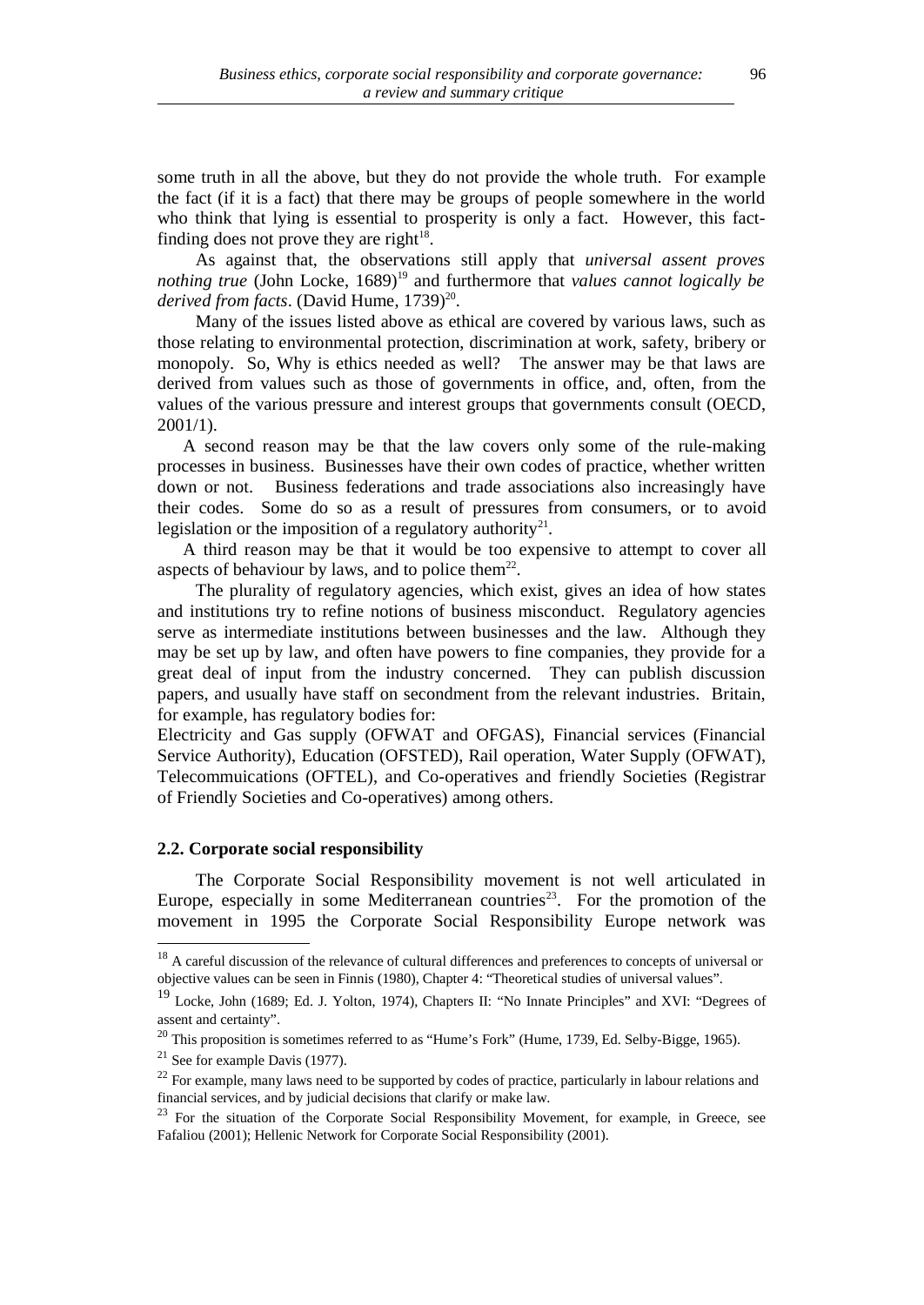launched aiming "to help companies to achieve profitability, sustainable growth and human progress by placing in the mainstream of business practice."

#### 2.2.1. Definitional aspects

There are many definitional problems in relation to the Corporate Social Responsibility concept. It is often used in the modern literature as a summary concept whereby companies integrate social and environmental concerns in their operations and in their interaction with stakeholders on a voluntary basis<sup>24</sup>. According to this definition, for a company to be considered socially responsible means that its overall performance should be measured on a triple bottom line approach that is to say on a firm's combined contribution to economic prosperity, environment quality and social capital.

However, there is no general agreement concerning the concept of the "corporate social responsibility", therefore, the adoption of any universally applicable definition seems to be ineffective<sup>25</sup>.

In fact, as already noted, at the theoretical level there are claims that either reduce business' social responsibility to activities that maximize profitability only for its shareholders**,** or extend responsibilities to cover the needs of the wider stakeholders of an enterprise that affect or are affected by business' operations. According to Prof. Milton Friedman (1962):

"…there is one and only one social responsibility of business – to use its resources and engage in activities designed to increase its profits so long as it stays within the rules of the game, which is to say, engages in open and free competition, without deception or fraud" (p. 133).

Professor Friedman's views appear too narrow for many observers<sup>26</sup>. They are considered as mostly to reflect the traditional views on the role of business, whereby contribution to society is assumed through the provision of employment and the creation of wealth. Any involvement in social activities is thus claimed to create opportunity costs against profitable activity.

Diane Flannery  $(1996)^{27}$  summarises the Corporate Social Responsibility Movement in the United States:

"In recent years a new generation of American corporations has evolved, both large and small, national and global, that firmly defines themselves as socially responsible businesses, with a double bottom line, whereby the companies' success is measured both by its financial and social performance. These corporations are successfully integrating traditional business functions with aggressive and farreaching social goals. The companies are redefining the notion of corporate social responsibility and are raising important questions about the capacity of business to serve multiple roles in society. Years ago the number of American companies that would define themselves this way was relatively small. Recently, in the field of

<sup>24</sup> See for example European Commission's Green Paper (2001), p. 6.

<sup>&</sup>lt;sup>25</sup> See for example CBI (2002). In this report it is quoted: "any attempt to develop a "one-size fits all" definition (of CSR) is therefore impractical". Furthermore, *The Dutch Social and Economic Council* (2001) defines the CSR concept as a sort of "container term" whose definition may change over time.  $26$  See, for example, Kitson & Campbell (1996), p.p. 140-141.

 $27$  Diane Flannery in Ryan & Gasparski (2000), p. 47.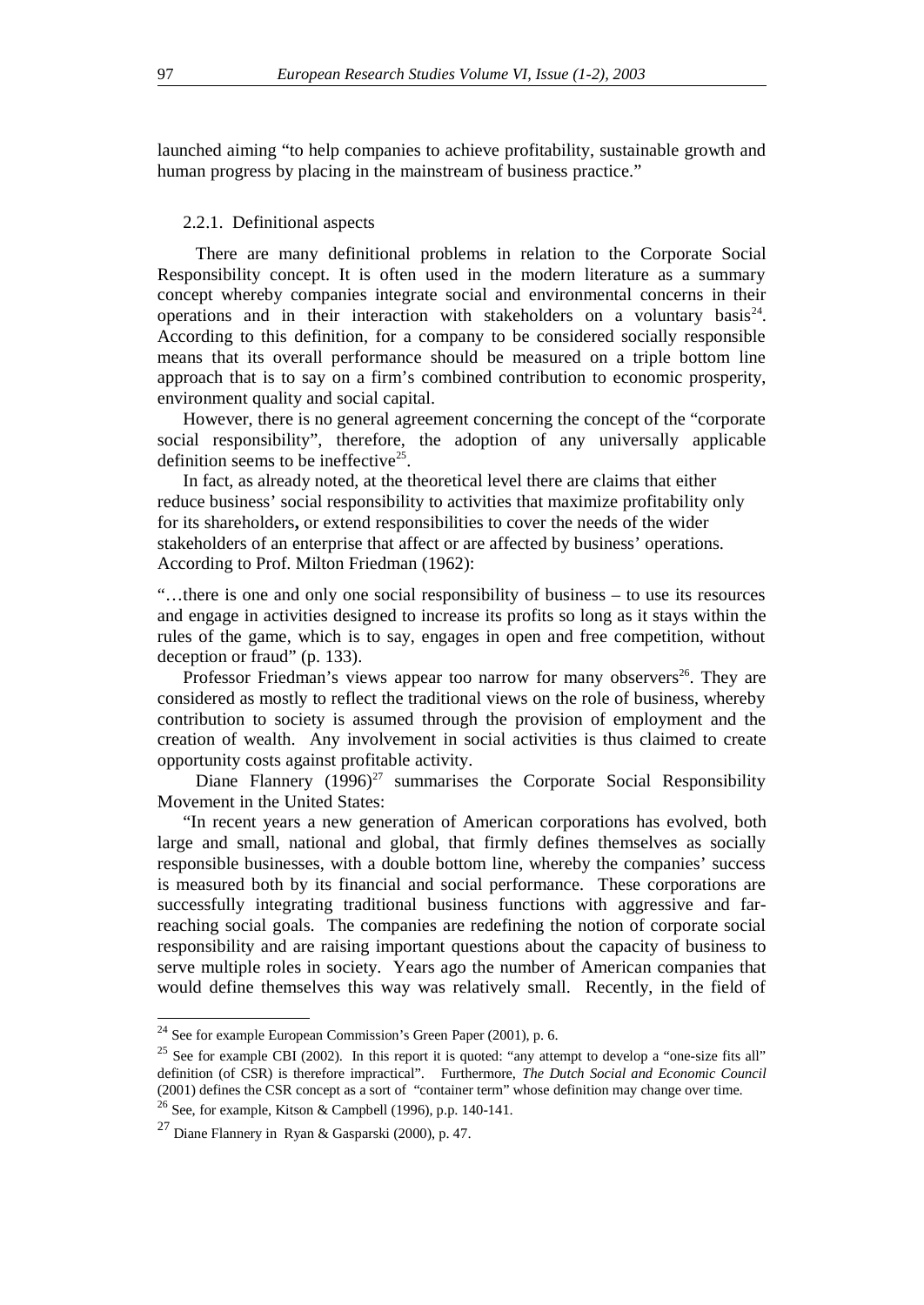professional practice, there has been an explosion of interest in this issue. Business for Social Responsibility, a membership organisation that promotes responsible business practice, has grown tremendously. Today, the organisation has over 800 member companies that represent over 2.75 million employees and well over \$ 400 billion in annual revenues: a major evolution from its humble grassroots beginnings."

According to the British Government's Department of Trade and Industry (24.05.02):

"An increasing number of companies of all sizes are finding that there are real business benefits from being socially responsible. Corporate Social Responsibility has become a core issue for many large businesses. About 80% of FTSE-100 companies now provide information about their environmental performance, social impact, or both.

These trends are not confined only to big business; a recent MORI survey of small and medium sized enterprises found that 61% were involved "a great deal" or "a fair amount" in the local community. This isn't happening by accident. There is a sound business case for social involvement. The UK is fortunate to have excellent support organisations helping companies become involved. And Government is assisting with relevant information on a wide range of issues, as well as through many other specific initiatives across the whole spectrum of the nation's biggest issues."

## 2.2.2. The Corporate Social Responsibility debate: background

The academic debate over social responsibility has been launched within neoclassical economics. The main issue addressed since then is whether business socially responsible activity pays returns for corporate financial performance. Up to now, there is no general consensus on the matter. In particular, *neoclassical* economists have claimed that there is no (positive) correlation between philanthropic action and profits. Relevant *classical* literature advocates that in the long term Corporate Social Responsibility has positive effects on business performance<sup>28</sup>. Furthermore, early in the 70s W. J. Baumol expressed the idea that Corporate Social Responsibility was a proper incentive to individual firms, other than that created by market mechanisms, for the provision of public goods.

Central to the Corporate Social Responsibility debate is measurement problems. Most of the empirical surveys undertaken in the field since the-mid 70s have been unable to establish a relation between Corporate Social Responsibility activity and corporate financial performance<sup>29</sup>. Due to this lack, the debate still goes on.

## **2.3. Corporate governance<sup>30</sup>**

2.3.1. Some definitional issues

<sup>&</sup>lt;sup>28</sup> See for example Steiner, (1980).

<sup>29</sup> See for example Starik and Carrol (1990), p.p. 1-15.

<sup>30</sup> For a comprehensive text on corporate governance, see Monks & Minow (2001, 2nd Edn.).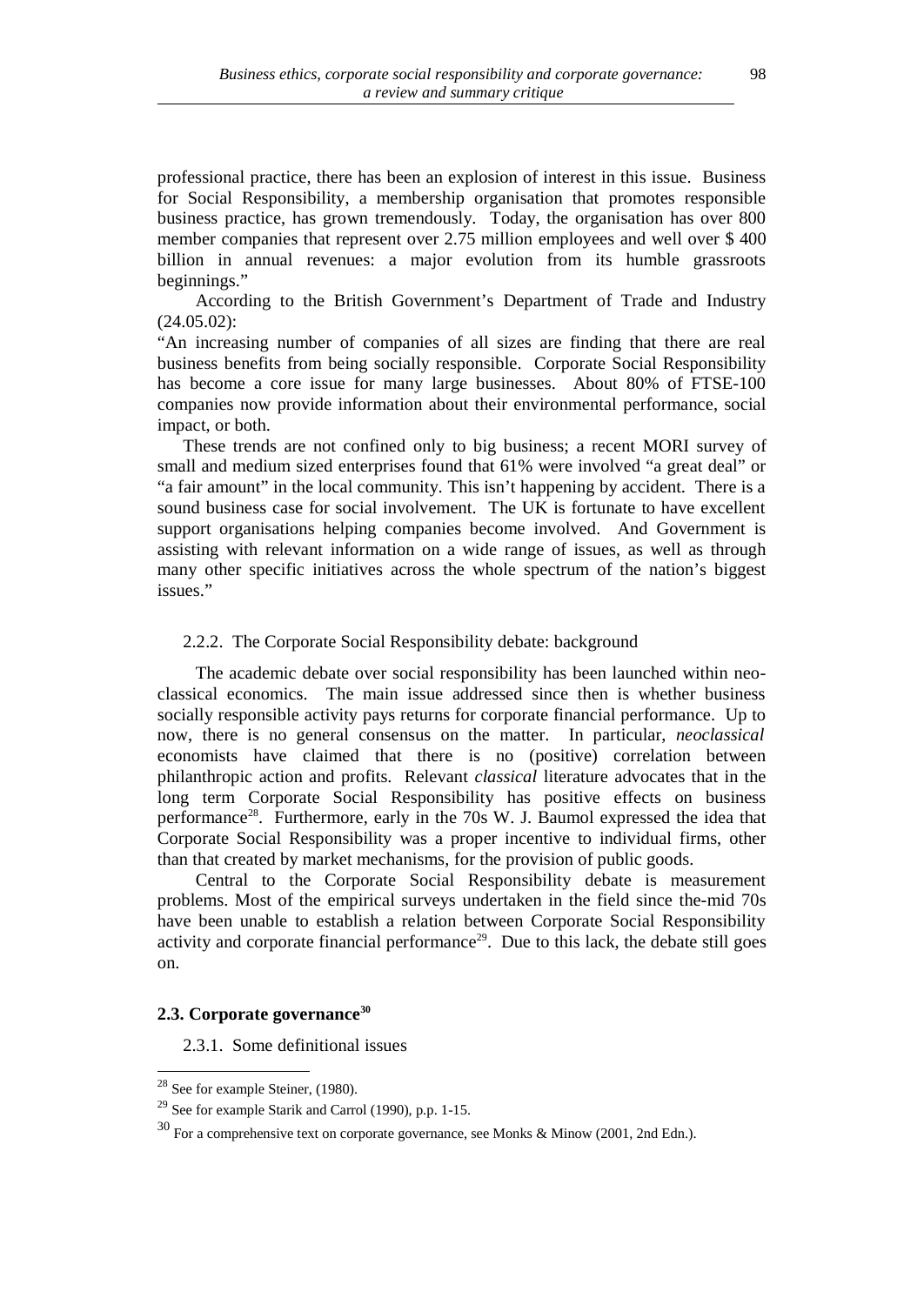*"Corporate"* has to do with a body of persons especially one authorised to act as an individual. A company is a *legal person ("legal fiction")*. It can sue and be sued. But this raised a number of problems in relation to other branches of law (e.g. in terms of injuries to people, and the issues surrounding transport and other disasters, where attempts (unsuccessful, so far) have been made to sue companies and directors for "corporate manslaughter"<sup>31</sup>.

The ordinary meaning of "*governance"* concerns the act, manner, fact or function of governing, sway or control (Concise Oxford Dictionary).

There are no technical uses for these terms. "Governance" is an old-fashioned word that has come to be applied, in public debate, to the behaviour of company boards. Not just any companies, but to large ones, e.g. Public Limited Companies (including very large "close"<sup>32</sup> companies, such as the Co-operative Bank). The large corporations and the small ones are all governed by law, and by their directors, who are answerable in law to their shareholders.

#### 2.3.2. Corporate governance: background

Corporate governance is the manner of general management and control of a corporation, business or corporate body. Interest in corporate governance has a long history in various contexts. The expression came to be associated in the 1990s with concern over many ethical issues in business, and some business scandals, worldwide.

Patrick Maclagan (1998)<sup>33</sup> in his book *Management & Morality* has summarised the background to modern discussions of corporate governance:

"In the aftermath of successive business and public sector scandals ... practical concern with corporate governance has emerged in recent years as a distinct focus of attention. It has been closely associated with the Cadbury Committee's 1992 report into financial management and accountability in listed companies. But governance has a wider relevance than that, and a much longer history. In the mid-90s Lord Nolan's Committee on Standards in Public Life examined the governance of publicly-funded bodies (Nolan, 1995) and twenty years earlier, the Bullock Committee (1977) reported on the then equally topical issue of industrial democracy, recommending that employees and shareholders should have equal directorial representation on company boards and that these directors should then appoint additional, independent members. (These recommendations did not take effect due to opposition from the Confederation of British Industry and the fall of the Labour Government in 1979). The present Labour Government appears to have no plans to revive the issues".

Maclagan adds that these initiatives have shared a common concern for two things, the monitoring and control of managerial decisions and actions, and second, the representation of stakeholders' views.

Corporate governance, as Maclagan points out, is a much wider topic than it would appear from the topical reports that he mentions. A problem that has not been fully addressed in the literature is that of what makes a claim, e.g. a "say" in

<sup>31</sup> On the Zeebrugge ferry disaster, see Maclagan (1998), p.p.106-114; Boyd (1990), p.p. 139-153 in Enderle et al.

 $32$  i.e in this context, companies that are large, but whose share purchase is not open to the public.

<sup>33</sup> Maclagan, (1998), p. 151.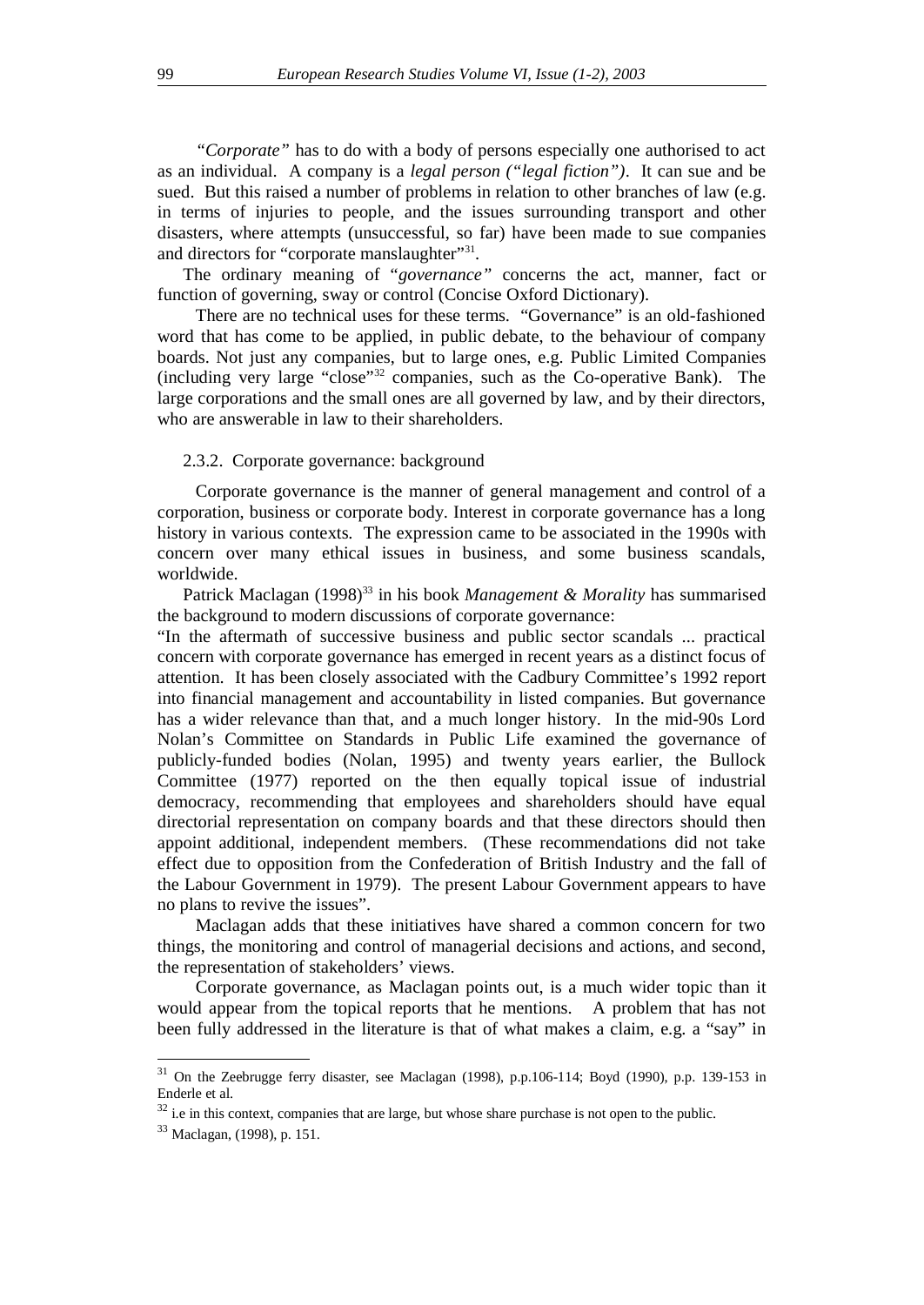management decision-making or in corporate governance, a legitimate one? Should a stakeholder have a "say" just because the stakeholder has a financial interest in the behaviour of a business as an employee, shareholder, manager, supplier, customer or neighbour? Should the *interests* of the stakeholders be the only matters of significance? If so, then corporate governance would be largely a matter of calculating or negotiating benefits to the various stakeholders.

It is arguable that the various interested parties have other claims in addition to their financial interests. Directors of large or small businesses have long been held to be motivated by more than salaries and benefits, however substantial they have been come. The corporate governance debate, especially in Britain has emphasised the need for non-executive directors to decide the pay of directors. This has been regarded as particularly important in the light of many examples in which the contracts of executive directors have permitted major increases in pay, bonuses and share options despite poor performance. Shareholders, including the influential institutional investors, have objected. Several major investigations have produced major debates.<sup>34</sup>

But the "ownership versus control" debate<sup>35</sup> and many contributions to "the theory of the firm" have identified other motivations. The economist W.J. Baumol produced arguments in the late 1950s to the effect that directors were more concerned with maximising the size of the firm for prestige and control reasons $36$ . More than a decade later, Cyert and March (1970) drew attention to the life-style of managers at work. These suggest that *expectations* of control, status and intrinsic rewards are prominent. All the above mentioned are matters on which managers are likely to appeal to *principles* and to claim a right to exercise efficient stewardship *in everyone's interests.* 

Something similar can be said for other stakeholders. The "green lobby" seeks to influence governmental and corporate policies and decisions on the grounds of 'eco-friendliness' - on principles, rather than a claim for their own interests. Trade unions do seek financial gain, but like corporate directors, they have other values that wish to promote. They often cite principles, such as "the rate for the job", protection against unfair dismissal (ethical concepts) along with claims to be pursuing "legitimate interests" - also an ethical concept. A degree of control over certain decisions, and the right to defend members caught up in disciplinary matters are important to them. These are not merely matters of calculative interests. They are matters of principle, and the language of collective bargaining is replete with ethical and persuasive uses of language. Of course, not all parties accept the matters of principle that are important to the others. Where principles and interests are intermingled, the problems of legitimate governance and its acceptance are more problematic than when financial interests alone are concerned.

Corporate governance is thus a matter of control according to a mixture of principles and interests. The principles themselves may be agreed or imposed. Discussion of them may even be taboo in some corporations and organisations.

<sup>&</sup>lt;sup>34</sup> Reports on the role of non-executive directors have included those of Cadbury (1992), Greenbury (1995), Higgs (2003).

<sup>&</sup>lt;sup>35</sup> For an extensive discussion on the thesis of the separation of ownership (i.e. shareholders) from control (i.e. directors and top-managers) see Florence (1961).

<sup>36</sup> Baumol (1959).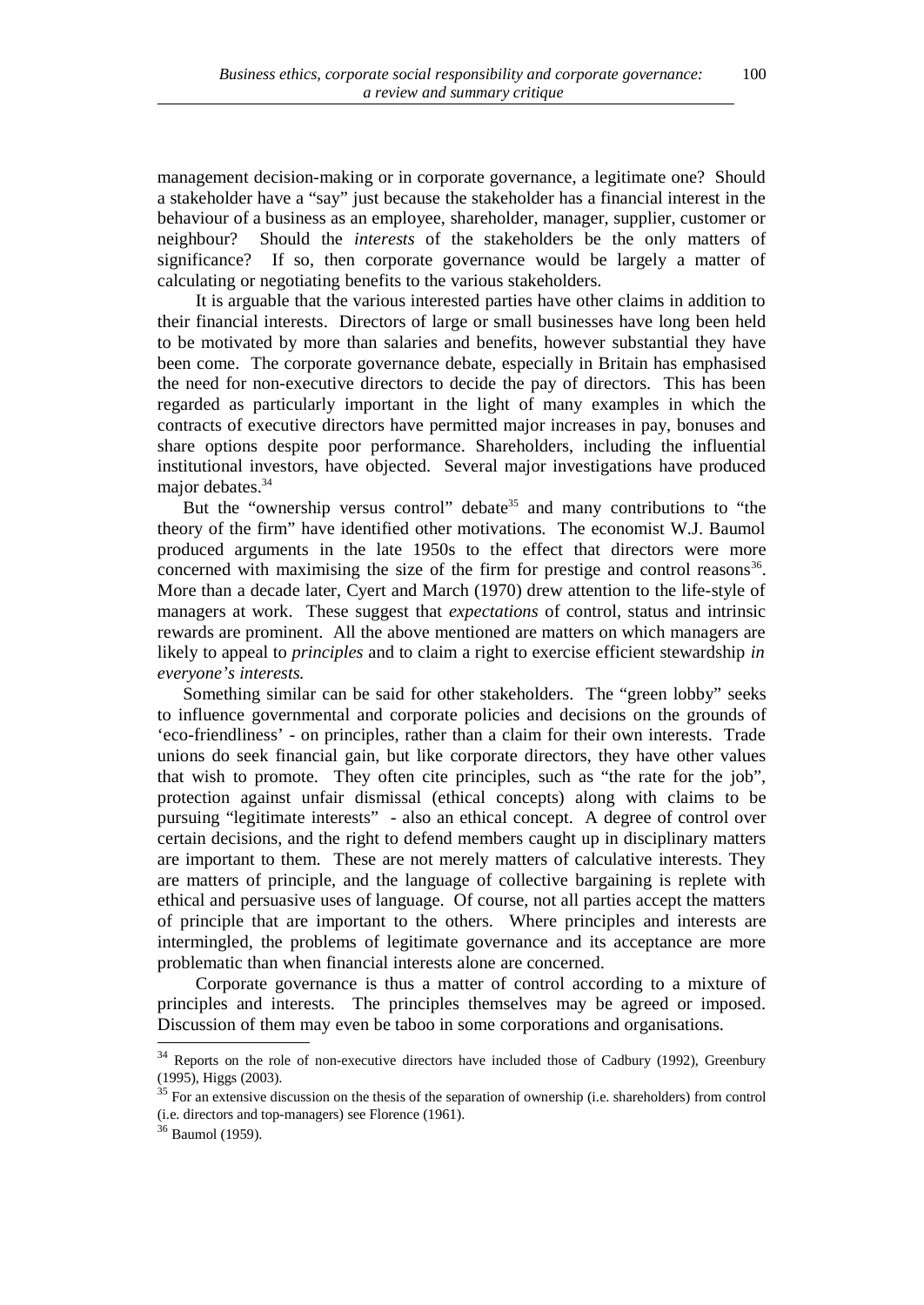#### 2.3.3. Corporate governance in the modern context

In joint stock companies and corporations voting is on a basis that is proportional to the amount of capital invested, by the holders of voting shares. The result is *oligarchy*, or rule by the few, or *hegemony*, which is the pre-eminence of one group among other groups. They are both similar in their effects $37$ .

Corporate governance is much more than the determination of directors' pay and conditions and procedures for election to the board. It involves the values and expectations of the stakeholders of the business (Donaldson, 1989; Maclagan, 1998; Monks & Minow, 2001).

The complexities of modern markets and technologies require managers who can provide a lead, and who need to be able to provide it on the basis of open and agreed values, agreed with members, and with other stakeholders, if the outpouring of corporate scandals is to be stemmed.

#### **3. Assumptions of the three movements**

All three movements discussed above have some significant assumptions in common. These are the *top-down assumption*, the *business ideology assumption* and the *monoculture business model assumption*.

#### **3.1. The Top-down assumption**

According to the authors of this paper, chief among the three assumptions identified in the three movements is that the approaches are "top-down" in nature. Codes of practice, codes of ethics and their operation and control are devised by or are taken on behalf of the leadership or directorates of powerful organisations and businesses. In some cases, *consumer panels*, and in other cases *collective bargaining* do provide for some input by others, but that input rarely, if ever, allows control in any degree to pass to stakeholders other than top management. To an extent, this result seem to be inevitable, as boards of directors or their equivalents are responsible at law for major aspects of business activities, but there appears to be both a need and scope for more effective checks and balances.

## **3.2. The business as ideology<sup>38</sup> assumption**

 "Ideology" refers to a body of ideas that is characteristic of a group, class or nation. Ideologies usually have untestable assumptions that adherents are expected to accept without question. They are usually impervious to critiques from outside. Business can no more escape having an ideology than it can escape having a reputation, but both can be sound or flawed, justified or not, narrow or broad. The ideology of business usually includes little concept of stakeholding, whereas pressure groups are predicated on the concept in some form or other, as can also be said for the pressures on governments to impose controls on business. Ideology can be *more* or *less* inclusive.

<sup>37</sup> For more information on the *Hegemony or Oligarchy Model,* see Donaldson (1999), p. 244*.*

<sup>38</sup> Business as ideology: a fuller discussion can be found in Donaldson (1999).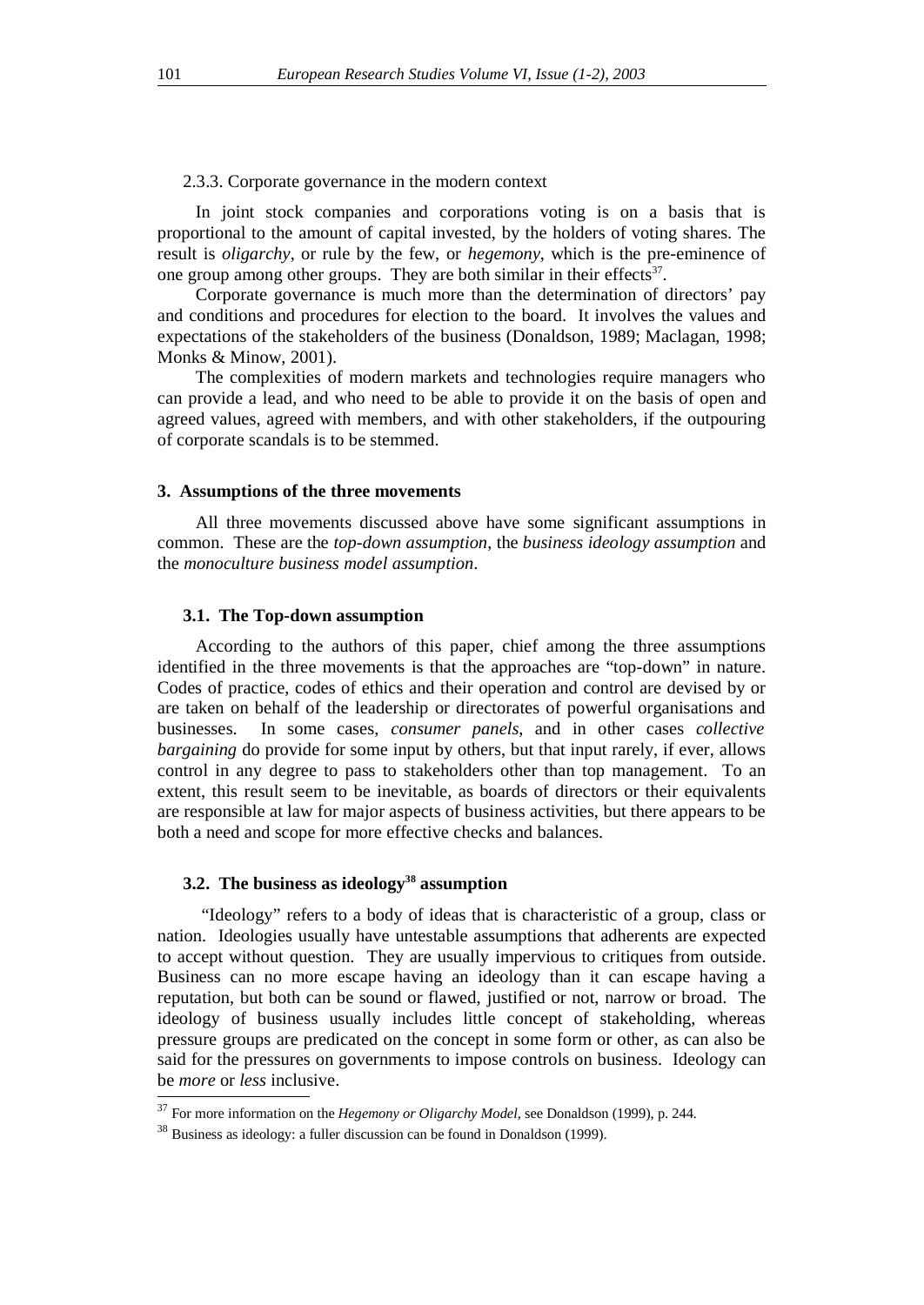#### **3.3. The monoculture assumption**

The model of business as essentially driven by its owners (or, more usually by its directorate) appears to lead to a monoculture, in which other forms of ownership do not flourish. Globalisation and the tide of privatisation that has been running since the 1980s provide examples<sup>39</sup>, as does the "flexible firm" that came to dominate the labour market in the 1980s.

These characteristics are rarely challenged in the literature, and the business ethics, corporate social responsibility and corporate governance movements and literature appear in general to accept the assumptions. As far as can be seen, these assumptions are not challenged by the three movements, but rather are assumed to be the inevitable conditions under which business operates, if they are considered at all. The dangers of monoculture are well known in agriculture and in international trade<sup>40</sup>, but rarely considered in relation to business.

In relation to globalisation, the former chief economist at the World Bank, Joseph Stiglitz (24.06.2002) comments:

"Globalisation today is not working for the world's poor. It is not working for much of the environment. It is not working for the stability of the global economy. The transition from communism to a market economy has been so badly managed that, with the exception of China, Vietnam and a few Eastern European countries, poverty has soared as incomes have plummeted. To some, there is an easy answer: abandon globalisation. That is neither feasible nor desirable. Globalisation has brought huge benefits - East Asia's success was based on globalisation, especially on the opportunities for trade and increased access to markets and technology. Globalisation has brought better health as well as an active global civil society fighting for more democracy and greater social justice. The problem is not with globalisation but with how it has been managed".

Stiglitz claims that capital liberalisation in particular suits only some economies at particular stages, and that reforms are needed to make it work better. One point to note here is that single global policies are seen by some observers to be technical matters that need technical solutions to release the benefits that are supposed to be available to all<sup>41</sup>. Others see them as matters for international trade liberalisation, to be solved by international agreement, changes in law, and in the policies of, for example, the World Bank and other international institutions<sup>42</sup>. If either of these views is correct, individual firms and their actions on corporate social responsibility, ethical codes or governance styles are, at best of limited relevance.

It seems to us most likely that the problems of globalisation, and the business monoculture that it appears to promote, are typical mixtures of technical matters (including issues of economic organisation), prudential issues of safeguarding

<sup>39</sup> Concerning privatisation discussions, see for example Beesley & Littlechild (1994) in Bishop, M. J. Kay & C. Mayer (eds).

 $40$  The Irish potato famine in the nineteenth century, when more than a million people died as a result of the destruction by blight of the potato crop on which they were dependent (Japiske, 2002); destruction of cotton crops in North American states 1890-1920 (Quarterman, 2002) are examples.

 $41$  See for example the guidelines to multinationals in OECD (2001).

 $42$  The international conferences and the protest groups who lobby them provide examples.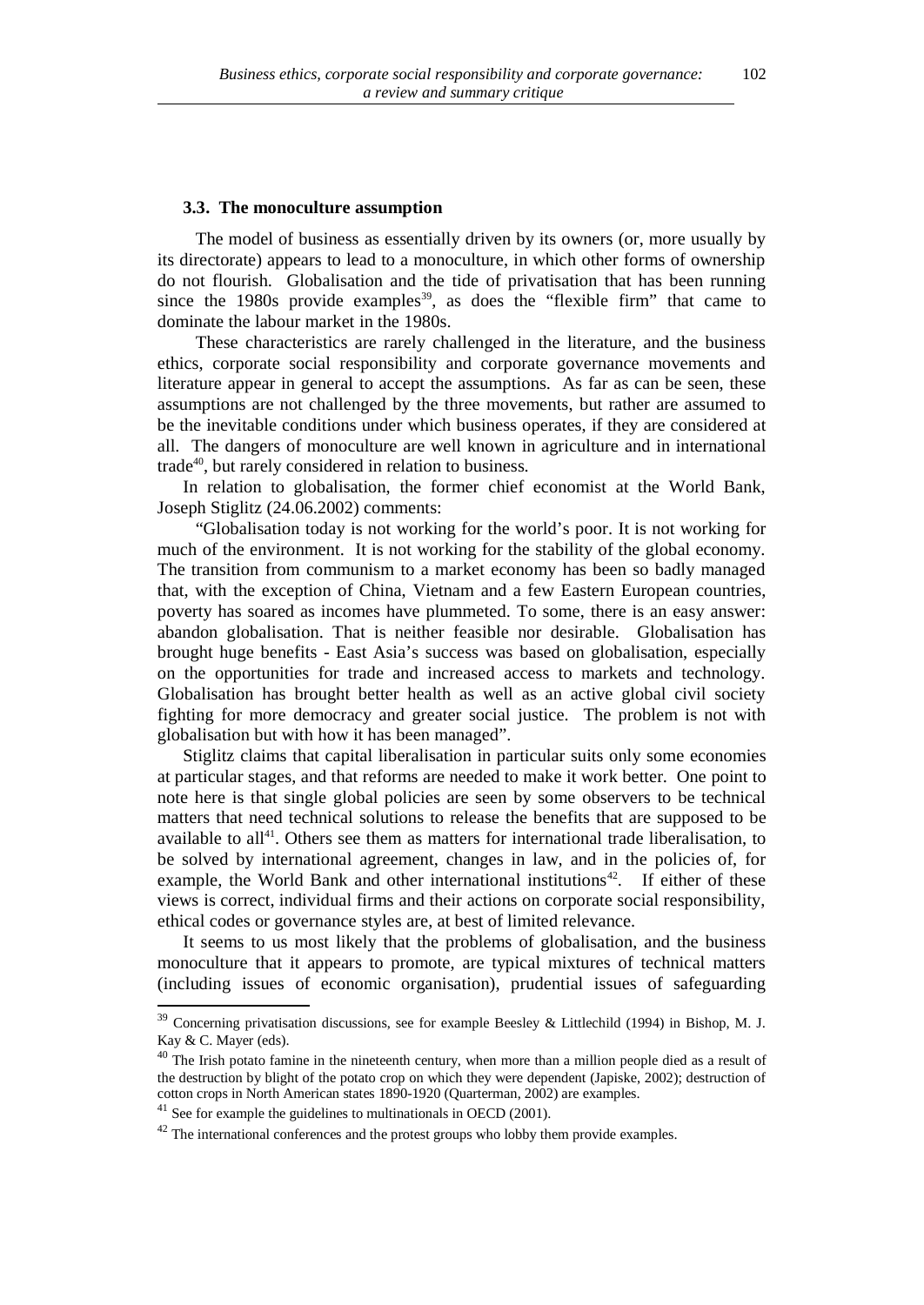successful systems to keep them viable, and ethical and value issues, mostly raised on behalf of disadvantaged groups or nations.

## **4. Some critical views**

The three movements that promote business ethics, corporate social responsibility, and corporate governance respectively, have developed mainly in response to an apparent rise in corporate wrongdoing, or at least to a rise in the range and number of *causes célèbres* involving business.

 Critical comments have included dissatisfaction with some general practices of multinational corporations (Klein, 2000), and with specific events and specific company policies (see for example the organisations Pax Christi & Amnesty International, 1998 in discussions with Shell, especially in relation to Shell Nigeria and human rights issues). These latter discussions appear to have improved understanding at least between the parties concerned.

Grosman & Morehouse (2000) note that the legal perpetuity accorded to corporations weakens the incentive to behave well, and contrast the permanency with the earlier, limited operating licences required up to the 1880s.

On the idea of business ethics, and of social responsibility of business, Milton Friedman (1970) famously claimed that, "The responsibility of business is to maximise profits within the law."

Many critics point to the cynicism with which people regard many codes of practice, on the grounds that they are merely statements of what businesses have been doing or intend to do, or on the grounds that they are honoured more in the breach than in the operation.<sup>43</sup>

#### **5. Strengths and weaknesses**

#### **5.1. The strengths of the three movements**

Despite the range, and continuing criticisms, general and specific of business behaviour in large corporations and institutions, some positive assessments can be made of the impact of the three movements:

- They have raised awareness of the issues and have sought ways of responding
- They have become organised into coherent arrangements for discussing the issues
- A large literature is developing
- Many organisations and institutions have issued "codes of practice" or "codes of ethics" that set out the norms of behaviour for businesses, professional associations, government departments, and delegated agencies.

That businesses have such a code does not necessarily mean that they will always honour it in spirit and letter, but there is at least a possibility that its

<sup>&</sup>lt;sup>43</sup> For a detailed discussion of codes of practice, see Donaldson (1989), Chapter 6 and (1992), Chapter 4.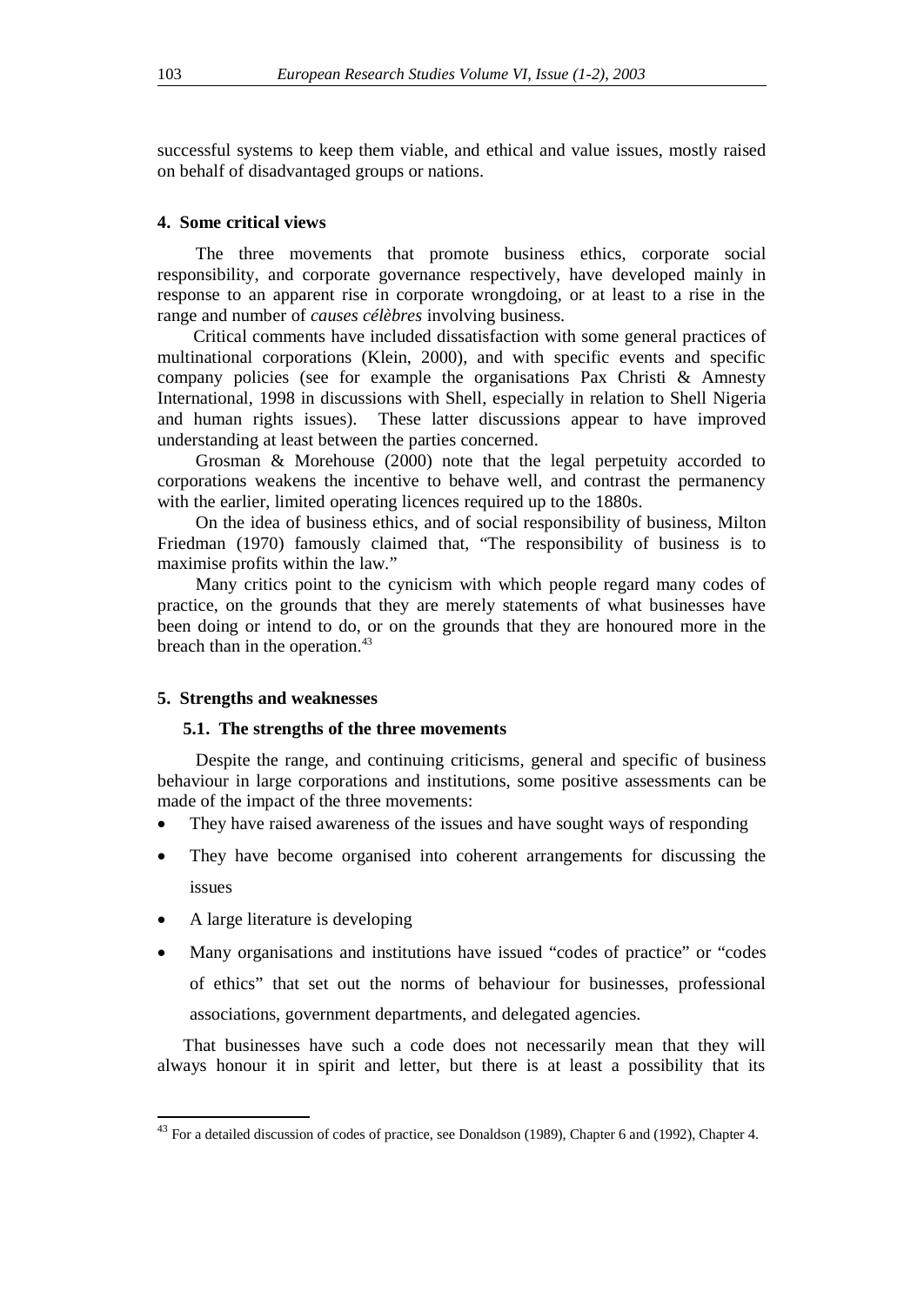existence will exert a steady pressure to live up to the aspirations espoused in the codes, although the pressure may be very slow acting.

## 5.2. **The continuing problems and weaknesses include: <sup>44</sup>**

- pensions issues, such as mis-selling; lack of adequate coverage over time
- the Andersen/ENRON crisis (independence of auditors/checks and balances)
- continuing cases of insider dealing in stocks and shares
- executive pay/performance (apparent breaking of links)
- world trade rules, held to give unfair advantage to the rich countries
- skewed distribution of rewards and welfare within and between countries
- monopoly and market abuse
- escalating executive rewards for failure, falling trust in executives, etc.

The continuing problems thus appear to be, at least in part, consequences of the assumptions (conditions) of business operation that are shared by the three movements. To say this is not to deny the relevance of the themes that dominate the literature of business ethics, corporate social responsibility and corporate governance. Attempts to understand individual motivation and development, problems of "whistleblowers" and awareness, legislation, company ethics policies, the spread of knowledge and codes in these areas through symposia are all relevant. That the issues continue, in some cases with increased intensity, suggests that there are weaknesses in the way that the issues and their causes are currently conceived.

## **6. Some ways forward / recommendations**

The following ideas represent some thoughts proposed as a step forward to avoid present business misbehaviour:

• *Pluralism in the form of business organisation*: This suggestion is based on the idea that the form of business organisation that has become dominant is not the only, or even the longest-serving form. While directors are, in principle, responsible for the running of business, the "managerial revolution" has long been noted. Not all directors have the same influence, and the corporate

<sup>&</sup>lt;sup>44</sup> The list of problematic areas is drawn from reports in the daily press (see, for example, the article by Patience Wheatcroft *The Times*, London 13.06.02), annual reports of regulatory agencies, and from the general literatures relating to the three movements under discussion. The treatment in the literatures can be seen in the many texts and journals. Examples include: *International Journal of Value-Based Management; Journal of Business Ethics;* Kitson & Campbell (1996); Maclagan (1998); Donaldson (1989); Davis and Donaldson (1998); Ryan & Gasparski (2000); Casebooks include: Velasquez (1988); Donaldson (1992); Jennings (1996).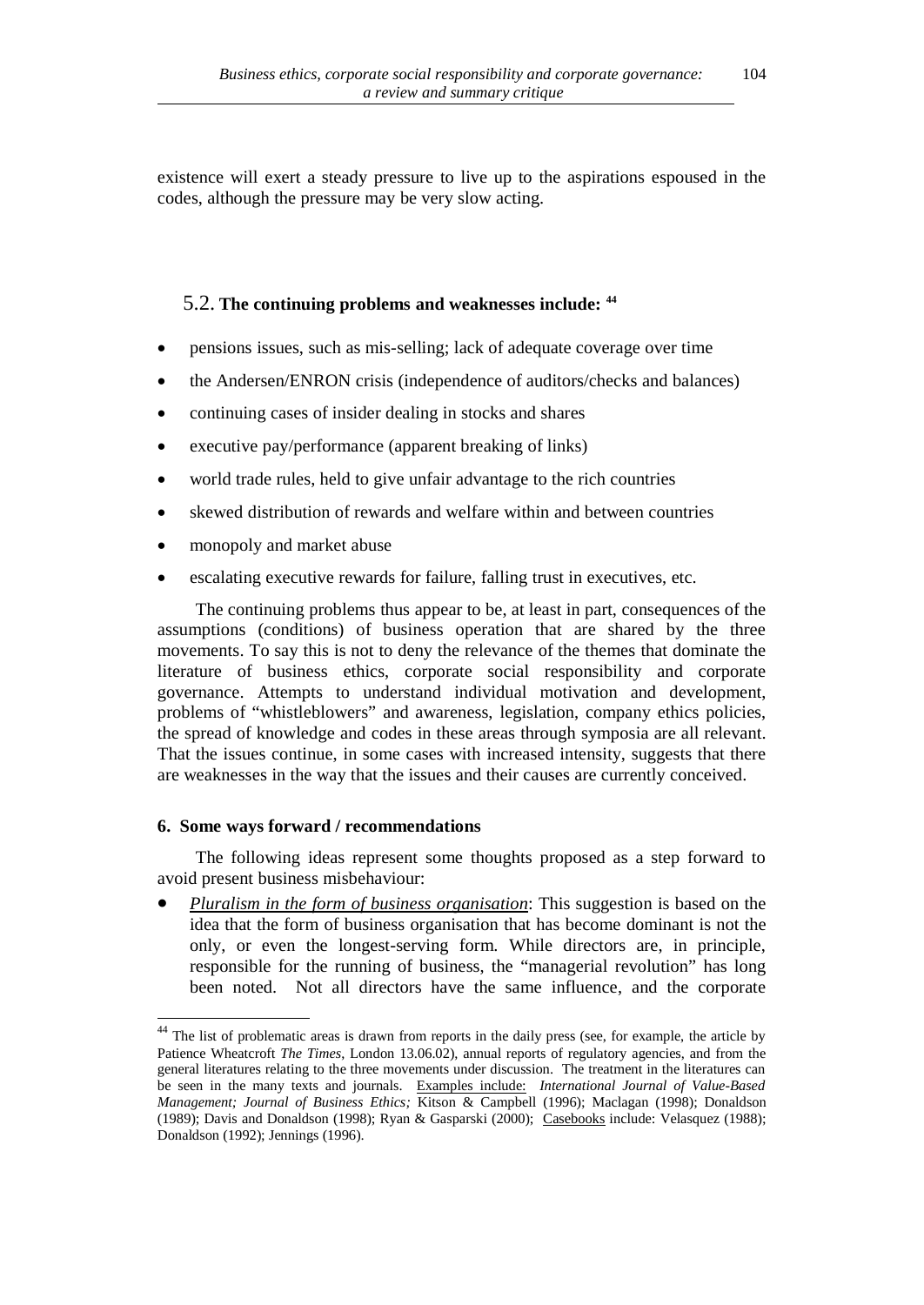governance debate draws attention to the need to reform and / or reinforce some major functions. It is true that there is support for different forms of business organisation: local enterprise, small businesses, co-operatives, etc., it has long been noted that access to capital and innovations is not equal between corporations and other forms of enterprise.

- *Responsive codes of practice* could also be helpful in the sense that they could include identification of who the stakeholders are in each case, and what their "proper aspirations" are. The stakeholders could be included, along with their active participation, in codes and their operation. How what was termed above the "proper aspirations" can be determined is a major problem in its own right, but it will never be alleviated until it is more widely recognised.
- *Terms of debate:* Re-examination of the assumptions (conditions) of business operation to include the above would be timely. The technical superiority of "the market" over other forms of business conditions has been demonstrated. However, not everything that happens in "the market" is the result of impersonal market forces. It is a *managed* process. Its critics claim that it could be managed better, according to ethically sound principles. The impression remains that the criticisms (which are not all necessarily justified) have been diverted, rather than answered by the three movements, presumably as a result of the assumptions that have been taken for granted, or, perhaps, not noticed.

## **7. Conclusion and recommendations**

Discussions of corporate social responsibility, corporate governance and business ethics have yielded many reports, and created many networks of organisations dedicated to improvement of thought and practice in the areas. There has been much survey research administered through questionnaires on how the top *managers* view many issues of the day, and on whether they think that codes of practice would be useful. There is much research on consumers' buying habits, and on whether consumers would buy proposed new products, including service products, and some is addressed to managers.

Despite all the above, public cynicism on the operation of codes of practice and of corporate governance is clearly visible<sup>45</sup>. In an imperfect world there is always a gap between the aspirations expressed in codes and their practical operation, but the gap could be reduced by detailed research into their formation, monitoring and reception by their intended beneficiaries. Many processes intervene between aspiration and reality. Some of the processes are internal to particular businesses; other are "fed in" by government, the law, pressure groups and much else. There appear to have been few studies of how these processes work. The following could help:

Reconcile "agency theory"<sup>46</sup> with "stakeholder" theory. Agency theory has been developed to guide agents, such as accountants in making judgements about what is in the interests of clients. In particular, creating bodies that represent millions of consumers, employees or suppliers is fraught with

<sup>&</sup>lt;sup>45</sup> For a review of discussions on the uses and limitations of codes, see Maclagan (1998), Chapter 11.

<sup>46</sup> Pratt & Zeckhauser (1984).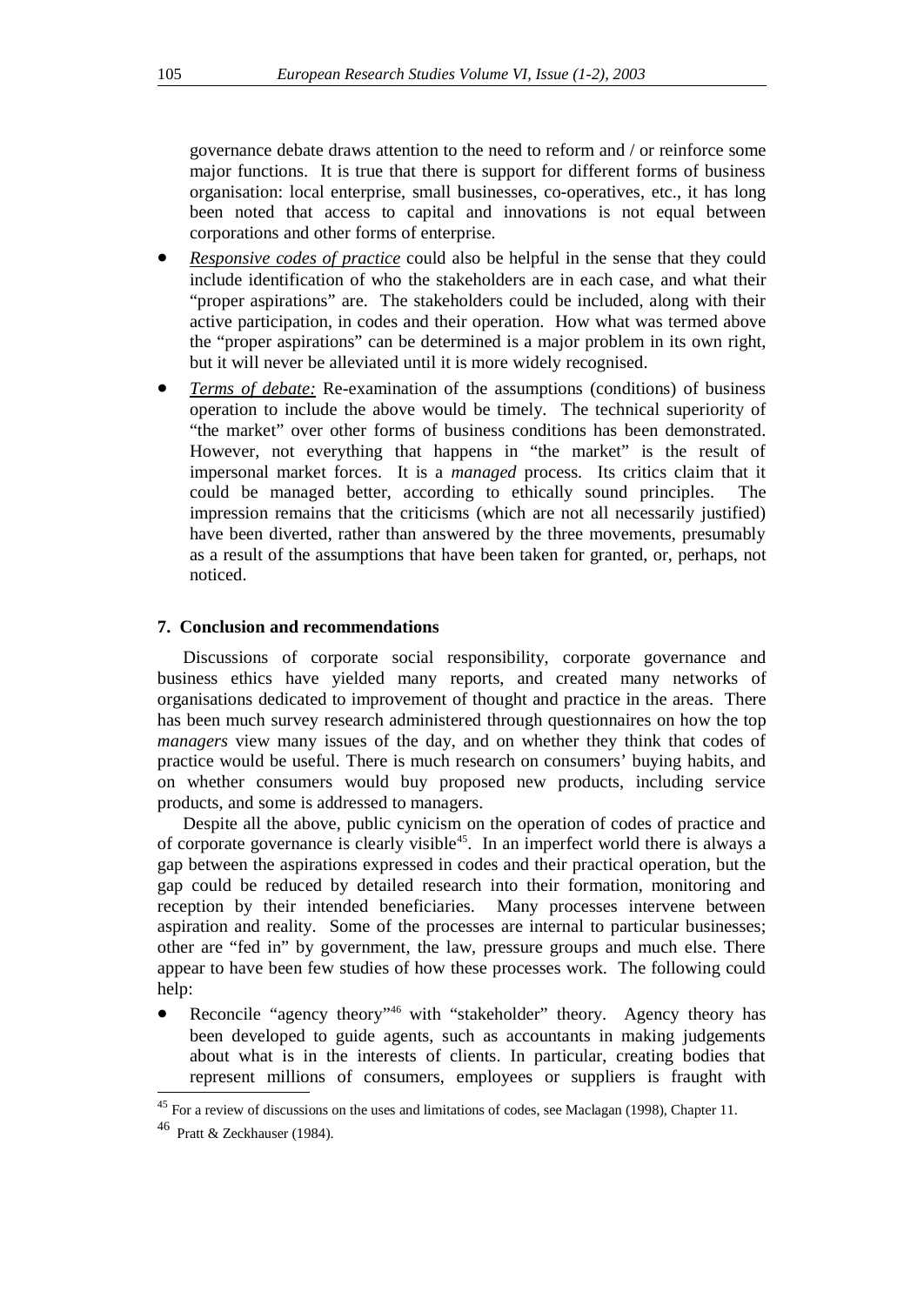difficulties. Such bodies seem inevitably to develop norms, ideologies and control procedures that perpetuate the control arrangements of the organisation, often seeming to become divorced from the original intentions ("functional autonomy", informal systems, "regulatory capture" etc), or from the views of the "constituencies" that they represent.

- Develop "responsive codes of practice" that incorporate relevant parties in the preparation, monitoring and amendment of codes.
- The extent of positive and negative influences of individuals. Much effort has been expended in making individuals aware of the consequences of their actions or inactions. The propensity of individuals to participate or acquiesce in corporate wrongdoing, or to benefit from unfair advantage is sometime cited. It seems to us that there are no good reasons to believe that the propensity has become more widespread or more powerful over the last few millennia. But opportunities have clearly increased with the abolition of the old controls that governed business behaviour before the era of globalisation, before the ending of the gold exchange standard in the 1970s and before the digital revolution. On this basis, providing opportunities for executives to contemplate the ethical aspects of their actions can have only limited effects. But there are few grounds for asserting with confidence what the majority of players in the business field want, as suppliers, customers or employees, or as recipients of the consequences of business operation. More knowledge of expectations, and of how to assess their legitimacy would be of great value. It is possible that the expectations would turn out to be quite modest.

As Aristotle put it, "The conclusion of a moral argument is an action".

## **References**

- 1. Baumol, W. J. (1959), "Business Behaviour, Value & Growth", New York, Macmillan.
- 2. Baumol, W. J. (1970), "Enlightened self-interest and corporate philanthropy" in "A New Rationale for Corporate Social Policy", Committee for Economic Development, NY.
- 3. Beesley, M. & Littlechild, S. (1994), "Privatization: Principles and Priorities" in Bishop, M., J. Kay & C. Mayer (eds.), "Privatization and Economic Performance".
- 4. Bishop, M., J. Kay & C. Mayer (Eds.) (1994), "Privatization and Economic Performance", Oxford University Press.
- 5. Boyd, C. (1990) in Enderle, G, Almond, B., & Argandoña, A. (Eds.), "People in Corporations. Ethical Responsibilities and Corporate Effectiveness". Kluwer Academic Publishers, Dordrecht.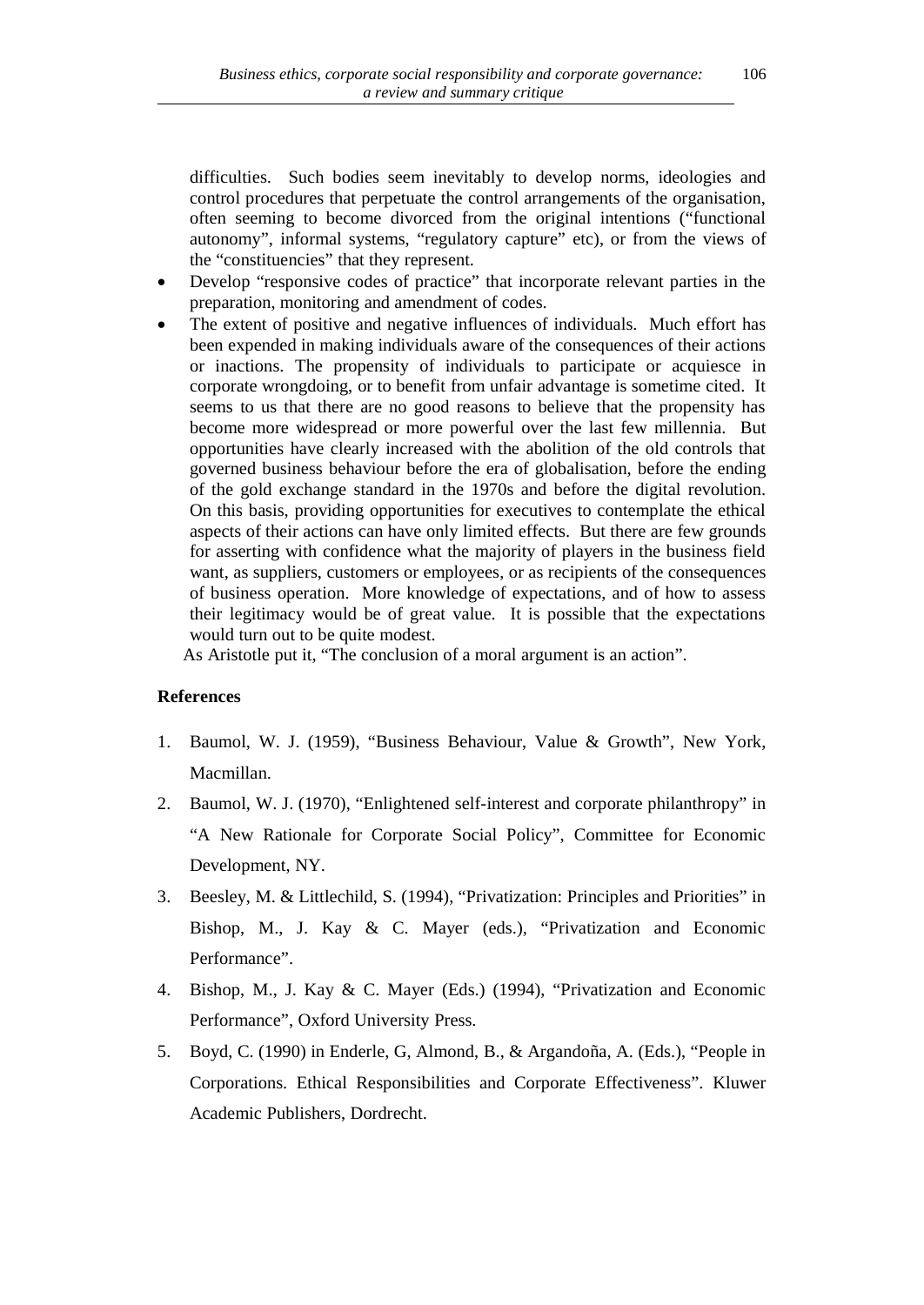- 6. Cadbury, Sir A. (1992), "Report of the Committee on Financial Aspects of Corporate Governance". Gee & Co. Ltd., London.
- 7. Cyert, R. M. and J. G. March (1970 reprinted), "A Behavioral Theory of the Firm", Englewood Cliffs, Prentice-Hall.
- 8. Davis, K. (1977), "The case for and against business assumption of social responsibilities" in A. Carrol (ed.), Managing Social Responsibility, Little, Brown & Boston Co, MA.
- 9. Davis, P. & Donaldson, J. (1998), "Co-operative Management", New Harmony Press, Cheltenham.
- 10. De George, R. (1986 2nd Edition), "Business Ethics", Macmillan, New York.
- 11. Donaldson, J. (1989), "Key Issues in Business Ethics", Academic Press, London.
- 12. Donaldson, J. (1992*),* "Business Ethics: A European Casebook", Academic Press, London.
- 13. Donaldson, J. (1999), "Codes, Stakeholders and Business Philosophy", *International Journal of Value-Based Management,* Vol. 12, No 2, p.p. 241-256.
- 14. Donaldson, J. (2001), "Multinational enterprises, employment relations and ethics*", Employee Relations,* Vol. 23, No 6, p.p. 627-641.
- 15. DTI (Department of Trade & Industry), UK (25.05.02), "Corporate Social Responsibility", *www.societyandbusiness.gov.uk:* Developing Corporate Social Responsibility in the UK.
- 16. Dunfee, T. (1990), "To Encourage or Repress? Corporate Policy and Whistleblowing" in Enderle et al.
- 17. Enderle, G, Almond, B., & Argandoña, A. Eds. (1990), "People in Corporations", Kluwer, Dordrecht.
- 18. European Commission Green Paper (COM 2001, 416 final), "Promoting a European framework for Corporate Social Responsibility", Brussels.
- 19. Fafaliou, I. (2001), "The social and environmental responsibility of SMEs", National Research Document funded by the European Network for SME Research (ENSR), Annual Proceedings.
- 20. Finnis, J. (1980), "Natural Law and Natural Rights". Clarendon Press, Oxford.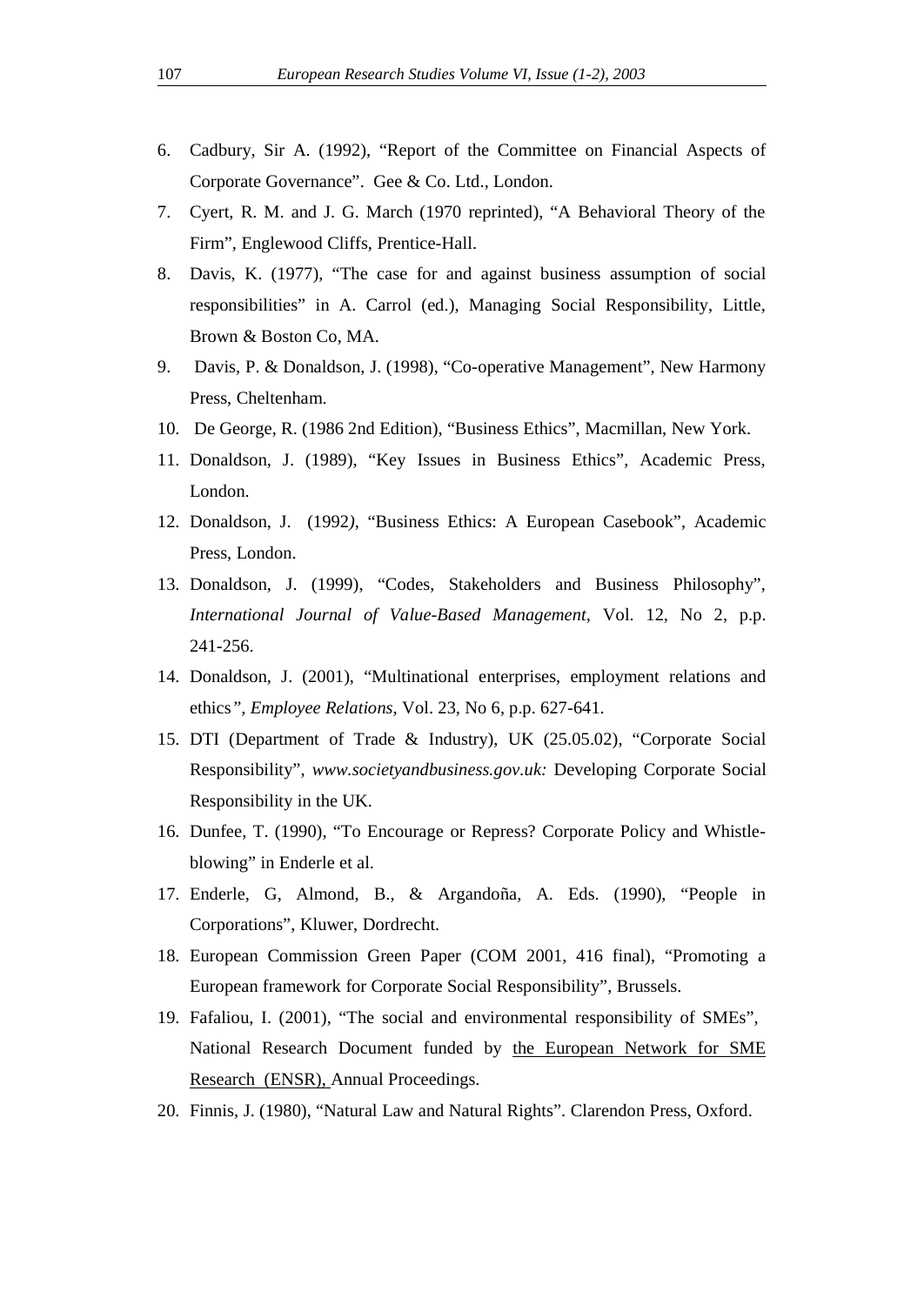- 21. Flannery, Diane (2000), "Understanding Different Interpretations of Corporate Social Responsibility in the United States", in Ryan, L.V. & Gasparski, W. W. (2000), "Business Students Focus on Ethics", Transaction Press, New Brunswick in Ryan & Gasparski (2000), London.
- 22. Friedman, M. (1970), "The Social Responsibility of Business is to Increase its Profits", *The New York Times Magazine*, 13th September.
- 23. Friedman, M. (1962), "Capitalism and Freedom", University of Chicago Press.
- 24. Goldsmith, W and Clutterbuck, D (1984), "The Winning Streak", Penguin, Harmondsworth.
- 25. Greenbury, Sir R. (1995), "Directors' Remuneration": Report of a Study Group Chaired by Sir Richard Greenbury. Gee Publishing Co Ltd, London
- 26. Grosman, R. and Morehouse, W. (2000), "Ending Corporate Governance", Rathaus Reality Press (December ), www.ratical..com/corporations/.
- 27. Hagar, B. (1991), "What's behind business's sudden fervor for ethics?", *Business Week,* 23rd September.
- 28. Hellenic Network for Corporate Social Responsibility (2001), "Corporate Social Responsibility in Greece: Issues & Prospects", Executive Summary, Athens.
- 29. Hammer, M. and Champny, J. (2001), "Reengineering the Corporation: A Manifesto for Business Revolution". Nicholas Brealey Publishing, Yarmouth, USA.
- 30. Higgs, D. (2003) "Review of the Role and Effectiveness of Non-executive Directors". HMSO, London 19585 809438 01/03.
- 31. Japiske, Catharina (2002), "Chronicle The Irish Potato Famine" http://www.epa.gov/docs/epajrnl/fall94/19.txt.html
- 32. Jennings, M. (1996), "Case Studies in Business Ethics", West Publishing Co, St Paul, MN.
- 33. Kitson, A. & Campbell, R. (1996), "The Ethical Organisation", Macmillan, Basingstoke.
- 34. Klein Naomi, (2000), "No Logo", Picador, New York.
- 35. Locke, John (1689; Ed. J. Yolton 1974), "An Essay Concerning Human Understanding", Dent: Everyman, London.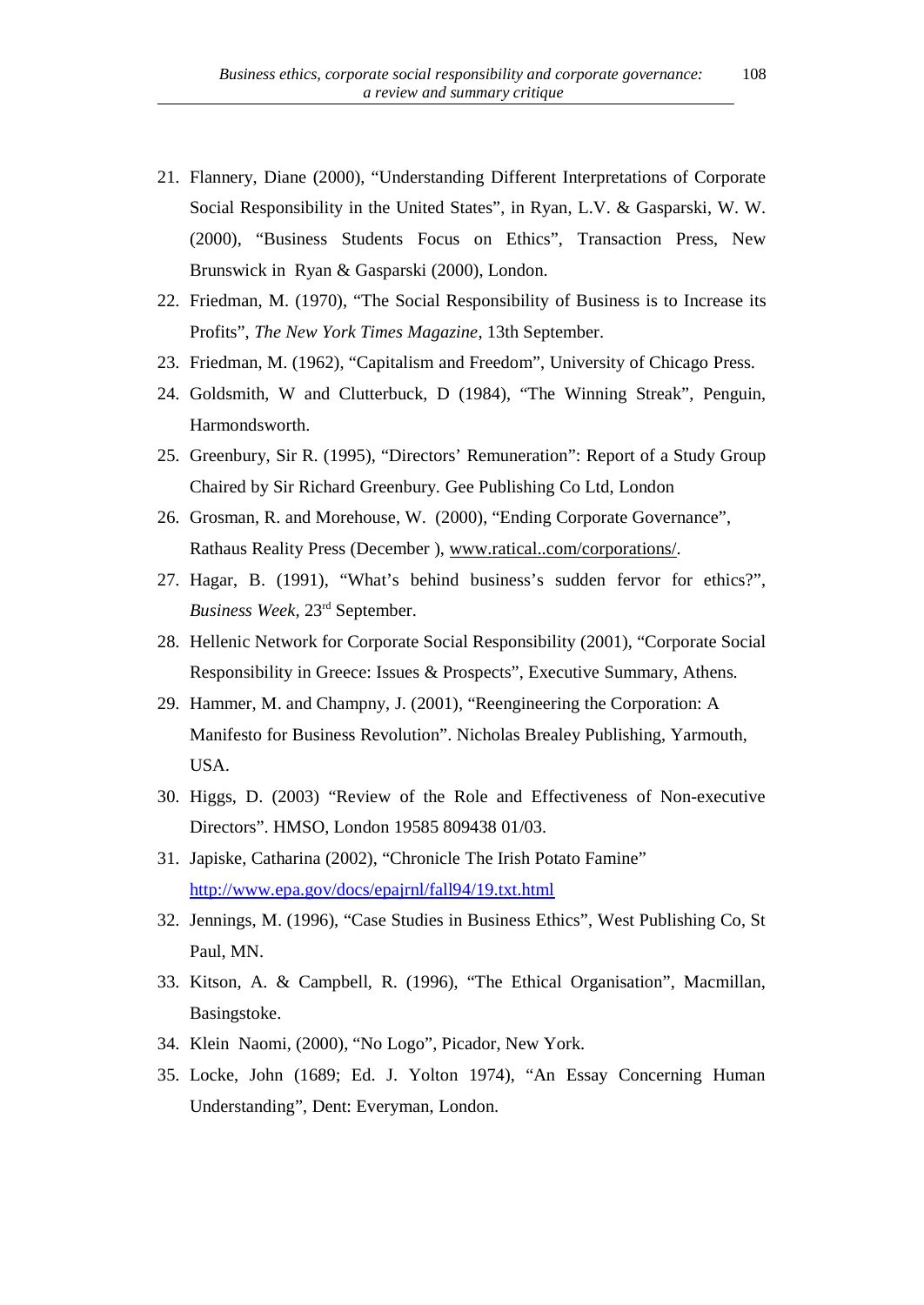- 36. Maclagan, P. (1998), "Management & Morality", Sage, London.
- 37. Miller, James P. (1998, June 12), "Mitsubishi will pay \$34 million in sexualharassment settlement", *The Wall Street Journal*, p. B4.
- 38. Monks, R. & Minow, N. (2001, 2nd Edn.), "Corporate Governance", Blackwell, Oxford.
- 39. Organisation for Economic Co-operation and Development / OECD (2001/1), "Private Initiatives for Corporate Responsibility: An Analysis", Working Papers on International Investment, No. 2001/1.
- 40. OECD (2001): "Guidelines for Multinational Enterprises: Global Instruments for Corporate Responsibility", Annual Report, Paris.
- 41. Pax Christi & Amnesty International (1998), "Multinational Enterprises and Human Rights", (Discussions with Shell, Nigeria) http://antenna.nl/pax*christi/hima.html*
- 42. Peters, T. J. & R. H. Waterman Jr. (1982), "In Search of Excellence: Lessons from America's Best-Run Companies", Harper & Row, NY.
- 43. Pratt, J. & Zeckhauser, R. (1984), "Principals & Agents", Harvard.
- 44. Quarterman,J. (2002), "Monoculture Considered Harmful" http://www.firstmonday.dk/issues/issue7\_2/quarterman
- 45. Roethlisberger, F. & Dickson, W. (1939, "Management and Morale", Harvard University Press, Cambridge, Mass.
- 46. Ryan, L.V. & Gasparski, W. W. (2000), "Business Students Focus on Ethics", Transaction Press, New Brunswick.
- 47. Sheldrake, J. (1996), "Management Theory: From Taylorism to Japanization", International Thompson, London.
- 48. Starik, M. and A. Carrol (1990), "In search of beneficence: reflection on the connections between firm social and financial performance", Proceedings, International Association for Business and Society, 1990 Annual Meeting.
- 49. Steiner, G. C. (1980), "An overview of the changing business environment and its impact on Business" in L. E. Preston (ed.), "Business Environmental / Public Policy: 1979 Conference Papers, p.p. 3-18, AACSB, St. Louis, MO.
- 50. Stiglitz, J. (24.06.2002), "Single economic model does not suit the whole world", *The Times*, London.